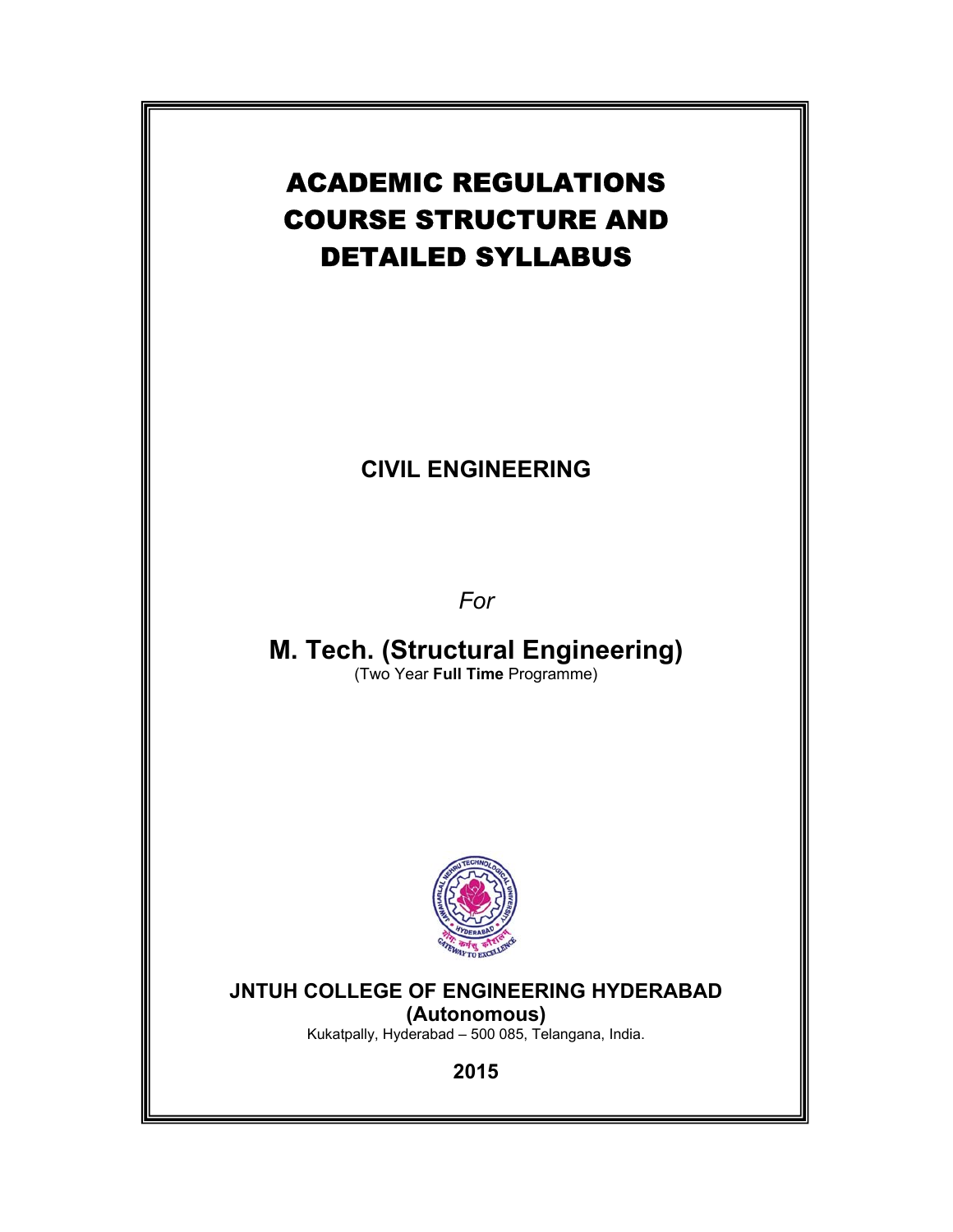# **JNTUH COLLEGE OF ENGINEERING HYDERABAD M.Tech. (Structural Engineering) – Full Time w.e.f. 2015-16**

# **I – SEMESTER**

| S.No. | <b>Subject</b>                      |   |   | Р | <b>Credits</b> |
|-------|-------------------------------------|---|---|---|----------------|
|       | Theory of Elasticity                | 4 | 0 | 0 |                |
| 2     | <b>Structural Dynamics</b>          | 4 | 0 | 0 |                |
| 3     | Elective $-1$                       | 4 | 0 | 0 |                |
|       | $Elective - 2$                      | 4 | 0 | O |                |
| 5     | $Electric - 3$                      | 4 | 0 | 0 |                |
| 6     | Elective $-4$                       | 4 | 0 | 0 |                |
|       | <b>Advanced Concrete Laboratory</b> | 0 | 0 | 4 | 2              |
| 8     | Soft Skills Lab                     | 0 | 0 | 4 | າ              |
|       | <b>Total Credits</b>                |   |   |   | 28             |

## **II – SEMESTER**

| S.No.          | <b>Subject</b>                |   |   | P | <b>Credits</b> |
|----------------|-------------------------------|---|---|---|----------------|
|                | <b>Finite Element Methods</b> | 4 | 0 | 0 |                |
| $\overline{2}$ | Analysis of Plates & Shells   | 4 | 0 | 0 |                |
| 3              | Elective $-5$                 | 4 | 0 | 0 |                |
| 4              | Elective $-6$                 | 4 | 0 | 0 |                |
| 5              | $Electric - 7$                | 4 | 0 | 0 |                |
| 6              | Elective $-8$                 | 4 | 0 | 0 |                |
|                | <b>CAD Laboratory</b>         | 0 | 0 | 4 | 2              |
| 8              | Seminar                       | 0 | 0 | 4 | 2              |
|                | <b>Total Credits</b>          |   |   |   | 28             |

## **III – SEMESTER**

| S.No. | <b>Subject</b>          |  | <b>Credits</b> |
|-------|-------------------------|--|----------------|
|       | Comprehensive Viva Voce |  |                |
|       | Project Phase - I       |  |                |
|       | <b>Total Credits</b>    |  | 16             |

# **IV – SEMESTER**

| S.No. | <b>Subject</b>                    | _ | в | <b>Credits</b> |
|-------|-----------------------------------|---|---|----------------|
|       | Project Phase – II & Dissertation |   |   | 18             |
|       | Total Credits                     |   |   | 18             |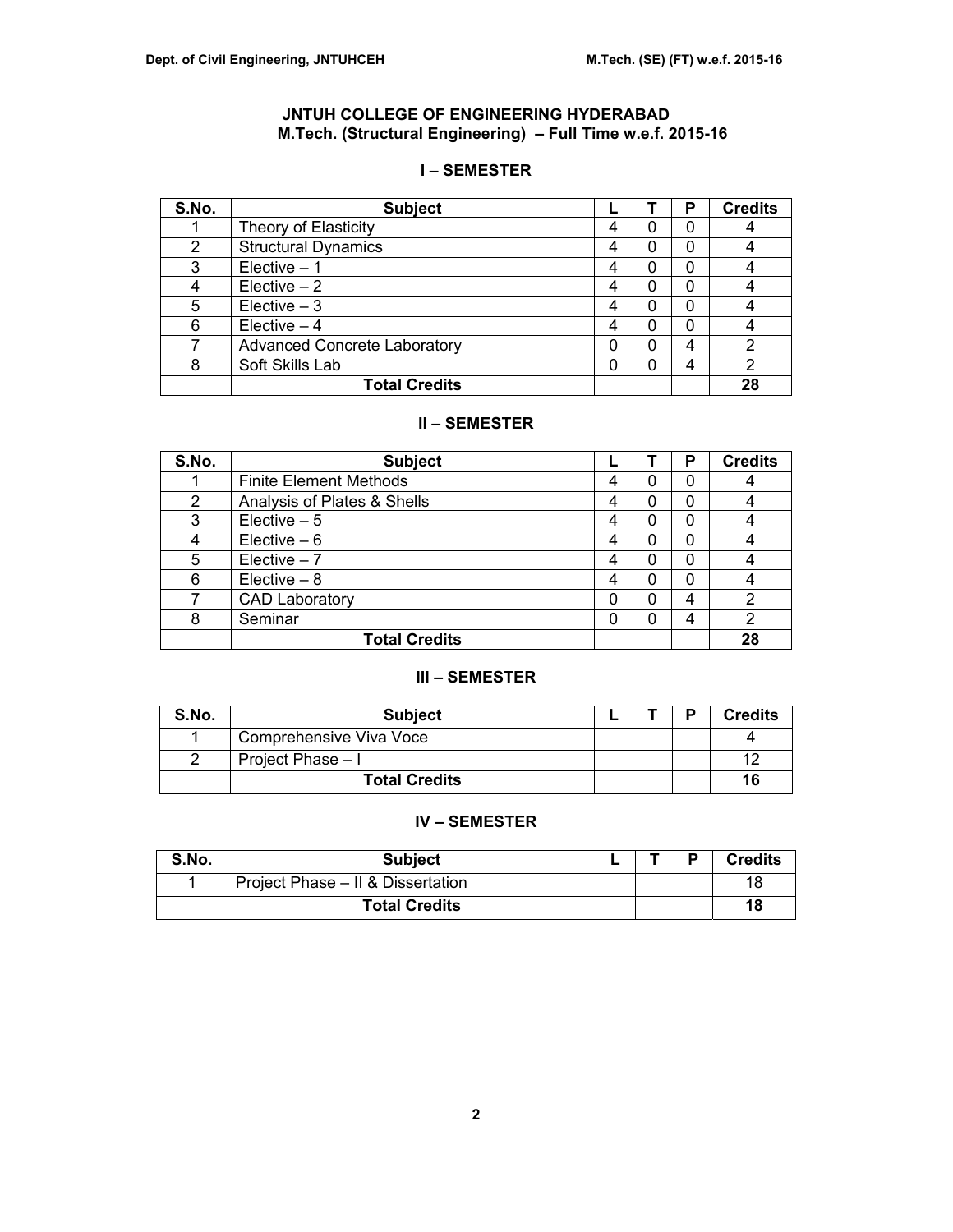#### **M.TECH (STRUCTURAL ENGINEERING) – FULL TIME W.E.F. 2015-16**

## **Elective – 1**

- 1. Advanced Reinforced Concrete Design
- 2. Soil Dynamics and Machine Foundations

## **Elective – 2**

- 1. Advanced Concrete Technology
- 2. Fracture Mechanics of Concrete Structures

## **Elective – 3**

- 1. Experimental Stress Analysis
- 2. Advanced Structural Analysis

## **Elective – 4**

- 1. Computer Oriented Numerical Methods
- 2. Optimization Techniques in Structural Engineering

## **Elective – 5**

- 1. Composite Materials
- 2. Principles of Bridge Engineering

## **Elective – 6**

- 1. Rehabilitation and Retrofitting of Structures
- 2. Earthquake Resistant Design of Buildings

## **Elective – 7**

- 1. Advanced Steel Design
- 2. Plastic Analysis and Design
- 3. Design of Industrial Structures

## **Elective – 8**

- 1. Design of Pre stressed Concrete Structures
- 2. Stability of Structures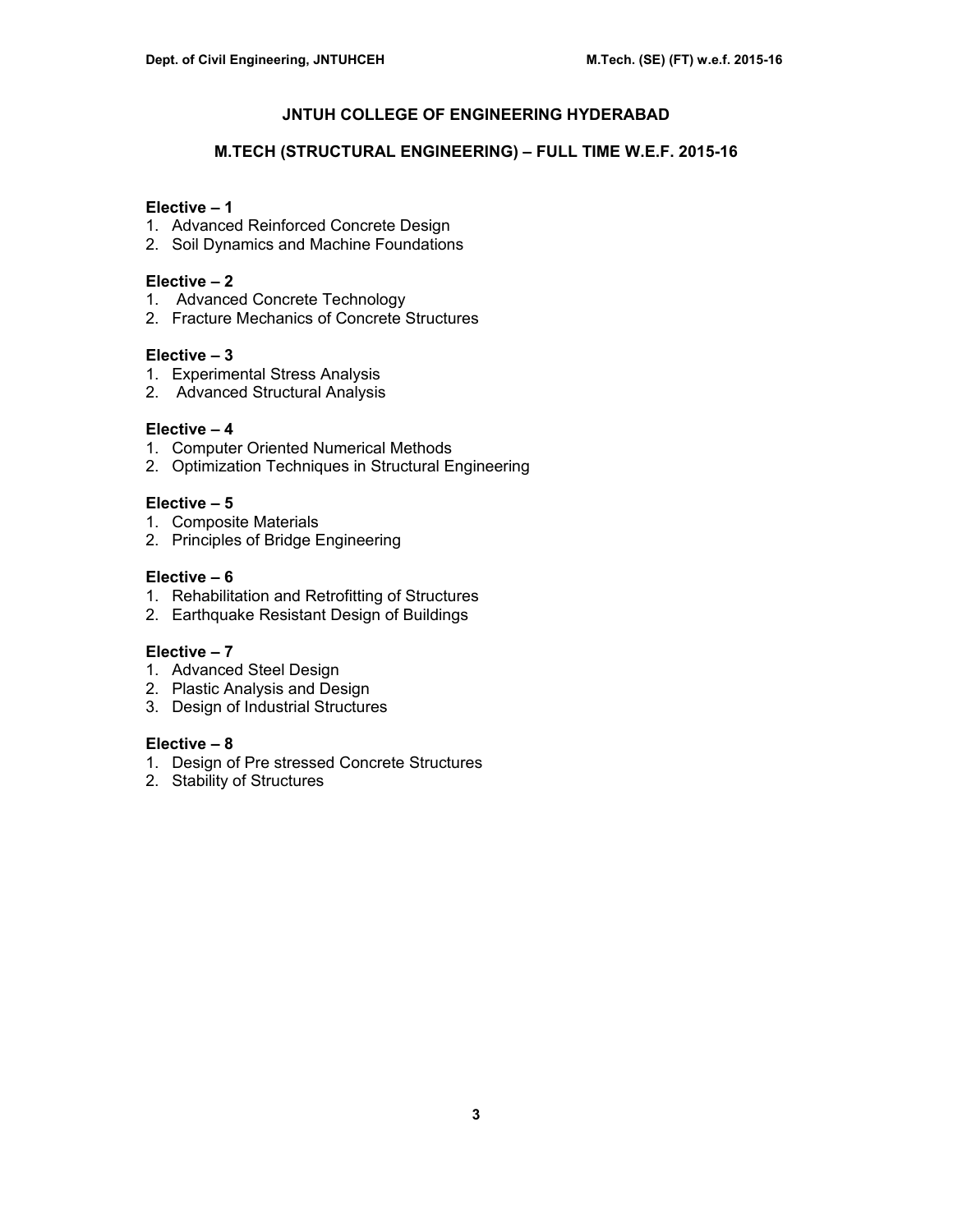## **M.Tech. I Year I-Sem (Structural Engineering)**

| M.Tech. I Year I-Sem (Structural Engineering) | L T P C |  |
|-----------------------------------------------|---------|--|
|                                               | 4004    |  |

## **THEORY OF ELASTICITY**

**Prerequisites:** Strength of Materials I & II

#### **Objectives:**

To impart knowledge on the basic concepts of theory of elasticity, and solve the Structural Engineering problems.

#### **Course outcomes**:

The learner will be able to solve problems of elasticity and plasticity and be able to apply numerical methods to solve continuum problems.

## **UNIT-I**

Introduction: Elasticity - notation for forces and stress - components of stresses components of strain - Hooks law. Plane stress and plane strain analysis - differential equations of equilibrium - boundary conditions – Strain Displacement Relations compatibility equations - stress function

#### **UNIT II**

Two dimensional problems in rectangular coordinates - solution by polynomials - Saint-Venants principle - determination of displacements - bending of simple beams – Simple Supported and Cantilever Beam.

## **UNIT III**

Two dimensional problems in polar coordinates - stress distribution symmetrical about an axis - pure bending of curved bars - strain components in polar coordinates - displacements for symmetrical stress distributions Edge Dislocation - general solution of two-dimensional problem in polar coordinates - application to Plates with Circular Holes – Rotating Disk. Bending of Prismatic Bars: Stress function - bending of cantilever - circular cross section elliptical cross section - rectangular cross section.

## **UNIT IV**

Analysis of stress and strain in three dimensions - principal stress - stress ellipsoid - director surface - determination of principal stresses Stress Invariants - max shear stresses Stress Tensor – Strain Tensor- Homogeneous deformation - principal axes of strain-rotation. General Theorems: Differential equations of equilibrium - conditions of compatibility determination of displacement - equations of equilibrium in terms of displacements - principle of super position - uniqueness of solution - the reciprocal theorem Strain Energy.

## **UNIT V**

Torsion of Circular Shafts - Torsion of Straight Prismatic Bars – Saint Venants Method torsion of prismatic bars - bars with elliptical cross sections - membrane analogy - torsion of a bar of narrow rectangular bars - solution of torsional problems by energy method - torsion of shafts, tubes , bars etc.Torsion of Rolled Profile Sections.

- 1. Theory of Elasticity by Timeshenko, McGrawhill Publications.
- 2. Theory of Plasticity by J.Chakarbarthy, McGrawhill Publications.
- 3. Theory of Elasticity by Y.C.Fung.
- 4. Theory of Elasticity by Gurucharan Singh.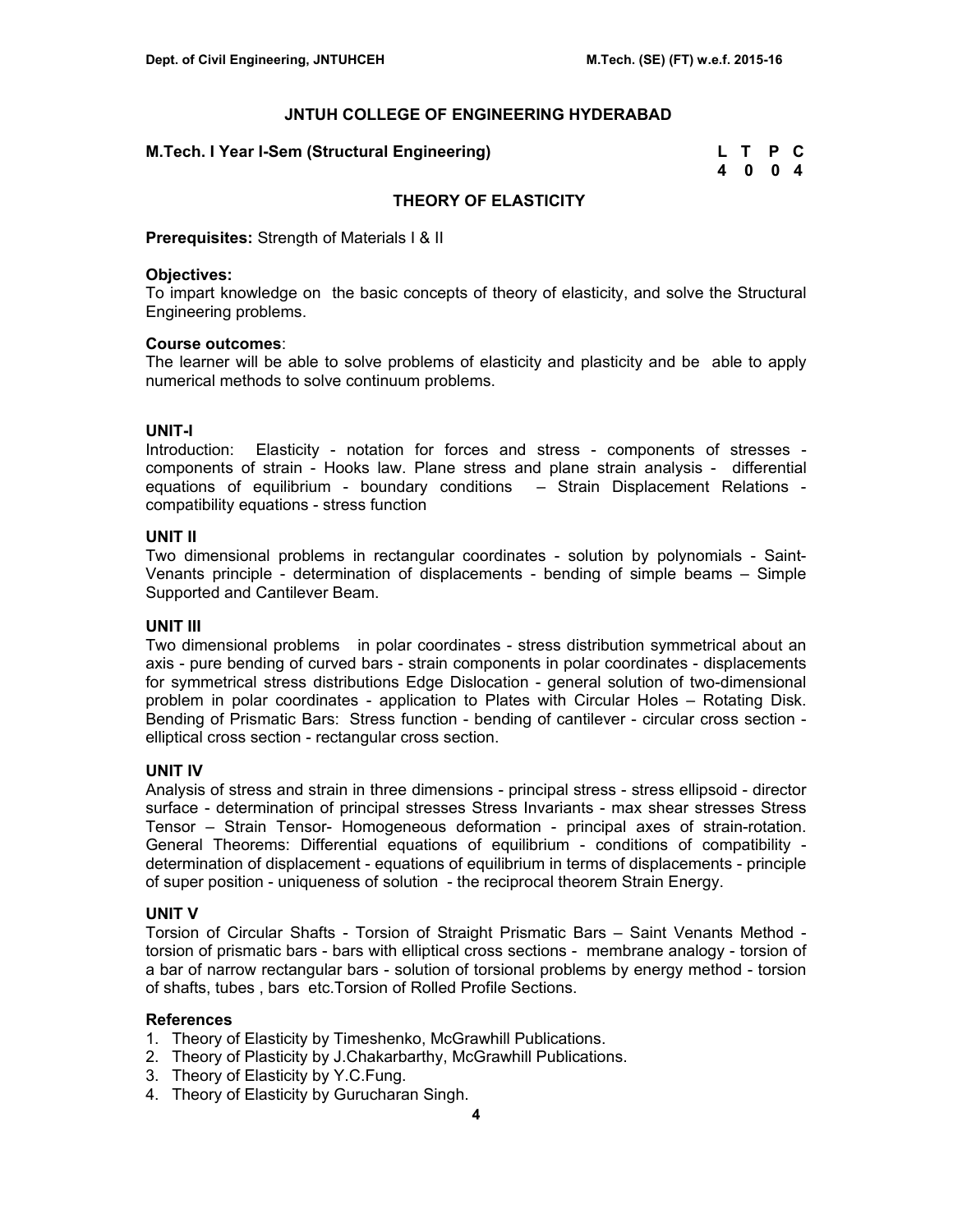#### **M.Tech. I Year I-Sem (Structural Engineering)**

| M.Tech. I Year I-Sem (Structural Engineering) | L T P C |  |
|-----------------------------------------------|---------|--|
|                                               | 4004    |  |

#### **STRUCTURAL DYNAMICS**

**Prerequisites:** Structural Analysis I & II

#### **Objectives:**

To impart knowledge on the fundamental of structural dynamics and their applications.

**Outcomes:** The learner will be able to understand the equation of motion, dynamics response of single and multi degree-of freedom systems.

#### **UNIT I:**

**Theory of vibrations**: Introduction - Elements of vibratory system - Degrees of Freedom - Continuous System - Lumped mass idealization - Oscillatory motion - Simple Harmonic motion - Vectorial representation of S.H.M. - Free vibrations of single degree of freedom system - undamped and damped vibrations - critical damping - Logarithmic decrement - Forced vibration of SDOF systems - Harmonic excitation - Vibration Isolation -Dynamic magnification factor – Phase angle.

#### **UNIT II**

**Introduction to Structural Dynamics :** Fundamental objectives of dynamic analysis -Types of prescribed loading - Methods of discretization - Formulation of equations of motion by different methods – Direct equilibration using Newton's law of motion / D'Alembert's principle, Principle of virtual work and Hamilton principle.

**Single Degree of Freedom Systems :** Formulation and solution of the equation of motion - Free vibration response - Response to Harmonic, Periodic, Impulsive and general dynamic loadings - Duhamel integral.

#### **UNIT III**

**Multi Degree of Freedom Systems :** Selection of the degrees of Freedom - Evaluation of structural property matrices - Formulation of the MDOF equations of motion -Undamped free vibrations - Solutions of Eigen value problem for natural frequencies and mode shapes - Analysis of Dynamic response – Normal co-ordinates - Uncoupled equations of motion - Orthogonal properties of normal modes - Mode superposition procedure.

#### **UNIT IV**

**Practical Vibration Analysis:** Introduction - Stodola method - Fundamental mode analysis - Analysis of second and higher modes - Holzer method - Basic procedure.

**Continuous Systems:** Introduction - Flexural vibrations of beams - Elementary case – Derivation of governing differential equation of motion - Analysis of undamped free vibrations of beams in flexure - Natural frequencies and mode-shapes of simple beams with different end conditions - Principles of application to continuous beams.

#### **UNIT V**

**Introduction to Earthquake Analysis:** Introduction - Excitation by rigid base translation - Lumped mass approach - SDOF and MDOF systems – Theory of Response Spectrum Method - analysis for obtaining response of multi storeyed buildings.

- 1. Dynamics of Structures by Clough & Penzien, McGraw Hill, New york
- 2. Structural Dynamics by Mario Paz, C.B.S Publishers, New Delhi.
- 3. Dynamics of Structures by Anil K. Chopra, Pearson Education (Singapore), Delhi.
- 4. I.S: 1893 (Part 1) 2002, "Code of practice for Earthquake resistant design of Structures"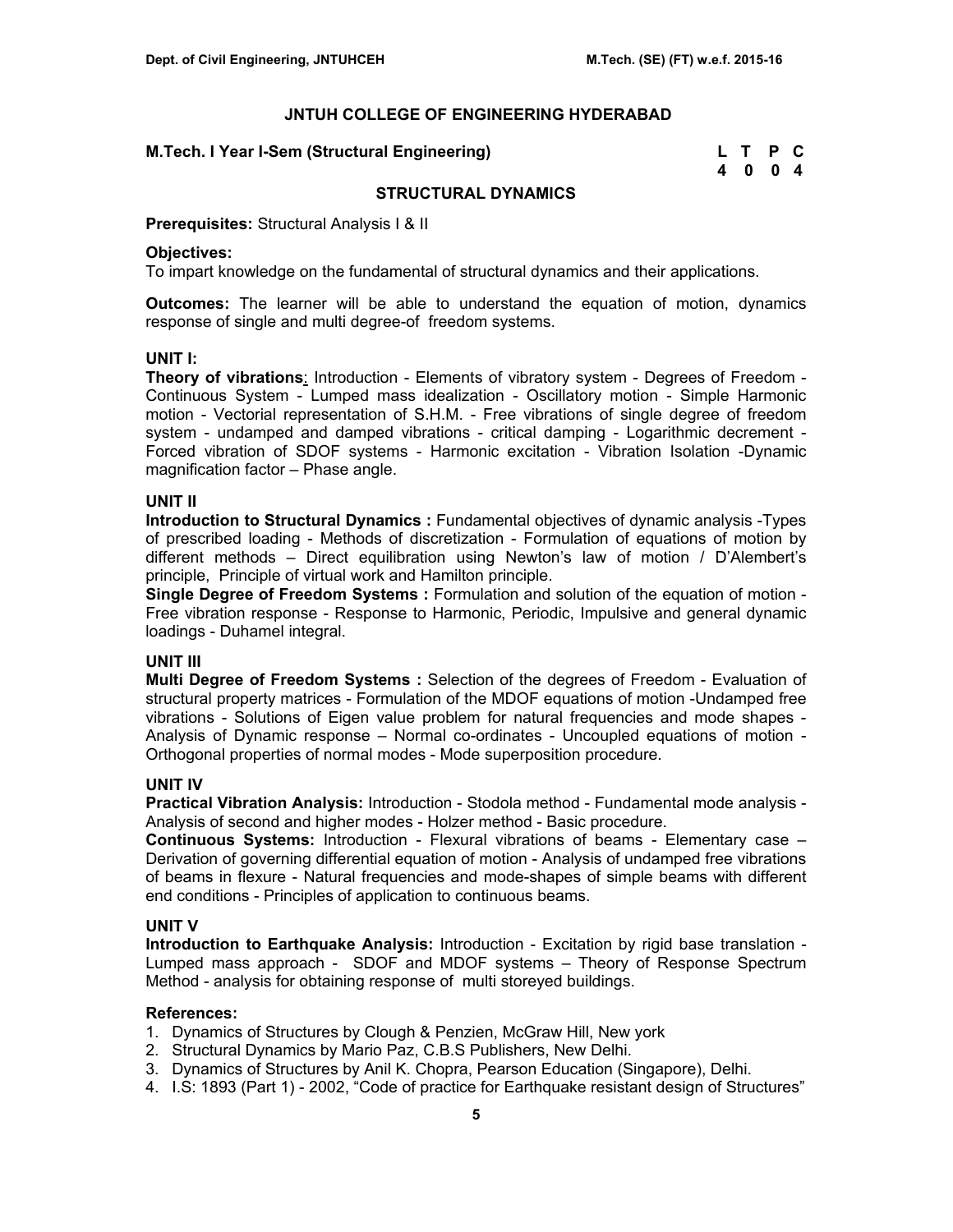#### **M.Tech. I Year I-Sem (Structural Engineering)**

| M.Tech. I Year I-Sem (Structural Engineering) | L T P C |  |
|-----------------------------------------------|---------|--|
|                                               | 4 0 0 4 |  |

# **ADVANCED REINFORCED CONCRETE DESIGN (Elective–1)**

**Prerequisites:** Design of Reinforced Concrete Structures

## **Objectives:**

To impart knowledge on the behavior and design on various reinforced concrete structural elements.

#### **Outcome**:

The learner will be able to design the reinforced concrete elements like beams, slabs and compression members.

#### **UNIT I**

**Basic Design Concepts**: Behavior in flexure, Design of singly Reinforced rectangular sections, Design of Doubly Reinforced rectangular sections, Design of flanged bean sections, Design for shear – Design for Torsion**,** Limit state of Serviceability**:** Deflections of Reinforced concrete beams and slabs short term deflections and long term deflection estimation of crack width in RCC members, calculation of crack widths.

#### **UNIT II**

**Limit Analysis of R.C.Structures:** Rotation of a plastic hinge, Redistribution of moments, moment rotation characteristics of RC member, I.S. code provisions, applications for fixed and continuous beam. Yield line analysis for slabs: Upper bound and lower bound theorems – yield line criterion – Virtual work and equilibrium methods of analysis – For square and circular slabs with simple and continuous end conditions. Moment Curvature diagram.

## **UNIT III**

**Design of Ribbed slabs, Flat slabs:** Analysis of the Slabs for Moment and Shears, Ultimate Moment of Resistance, Design for shear, Deflection, Arrangement of Reinforcements.

**Flat slabs:** Direct design method – Distribution of moments in column strips and middle strip-moment and shear transfer from slabs to columns – Shear in Flat slabs-Check for one way and two way shears-Introduction to Equivalent frame method. Limitations of Direct design method, Distribution of moments in column strips and middle strip.

## **UNIT IV**

**Design of Reinforced Concrete Deep Beams & Corbels:** Steps of Designing Deep Beams, Design by IS 456, Checking for Local Failures, Detailing of Deep Beams, Analysis of Forces in a Corbels , Design of Procedure of Corbels , Design of Nibs.

## **UNIT V**

**Design of Compression Members** - Estimation of Effective Length of a Column – Code Requirements on Slenderness Limits,– Design of Short Columns Under Axial Compression – Design of Short Columns Under Compression With Uniaxial Bending – Design of Short Columns Under Axial Compression With Biaxial Bending – Design of Slender Columns.

**Design of Combined Footings -** Distribution of Soil Pressure - Geometry of Two-column Combined Footing – Design Considerations in Two-Column Footings.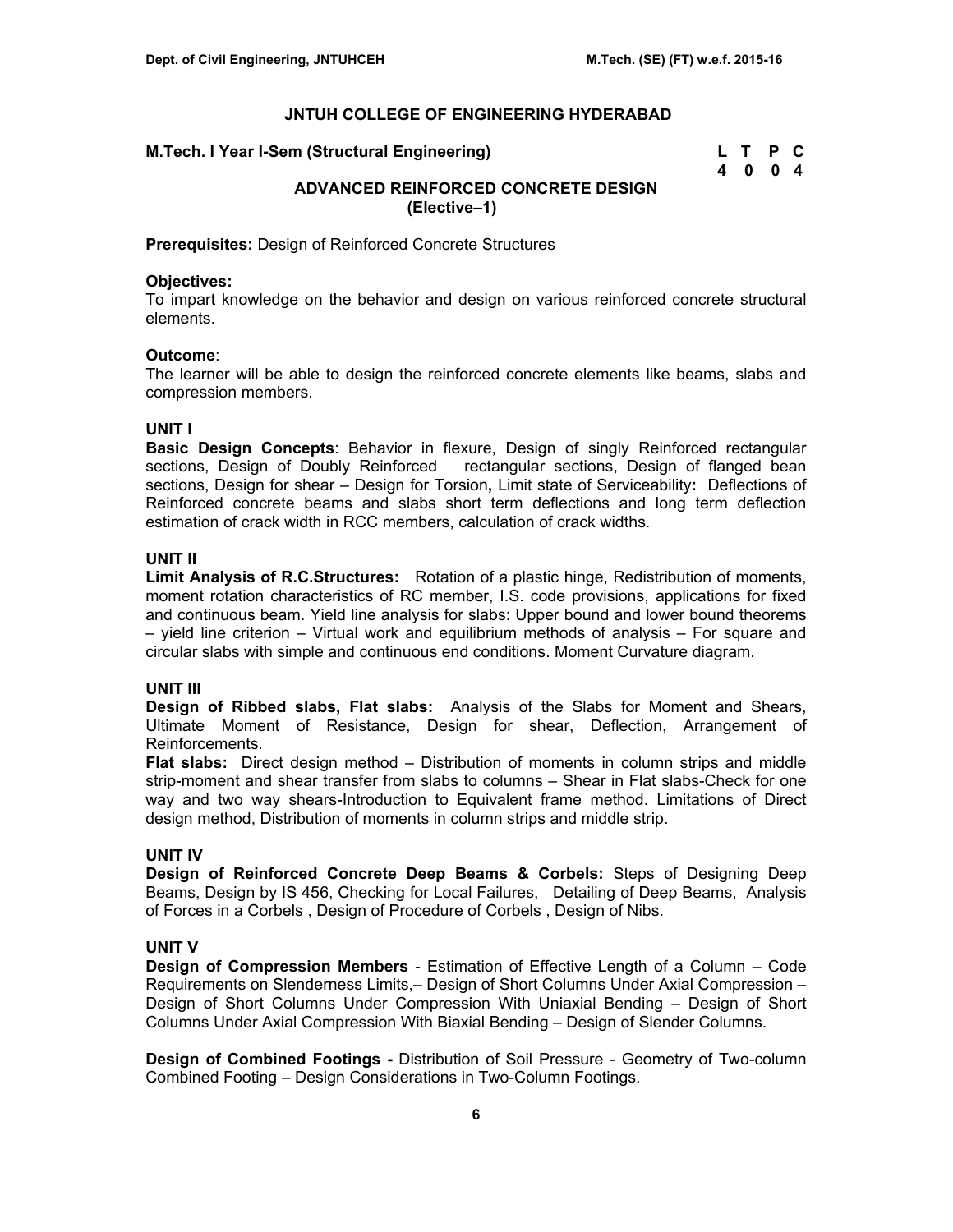- 1. "Reinforced Concrete Design" S. Unnikrishna Pillai & Devdas Menon; Tata Mc. Graw-Hill Publishing Company Ltd. New Delhi 2010.
- 2. "Advanced Reinforced Concrete" P.C. Varghese Prentice Hall of INDIA Private Ltd. 2008.
- 3. "Limit State Theory and Design of Reinforced Concrete" Dr. S. R. Karve and V.L Shah. Standard Publishers, PUNE 2004.
- 4. "Design of Reinforced Concrete Structures" by N.Subramanian, Oxford University Press.
- 5. Reinforced concrete structural elements behaviour, Analysis and design by P. Purushotham, Tata Mc.Graw-Hill, 1994.
- 6. Design of concrete structures Arthus H. Nilson, David Darwin, and Chorles W. Dolar, Tata Mc. Graw-Hill, 3<sup>rd</sup> Edition, 2005.
- 7. Reinforced Concrete design by Kennath Leet, Tata Mc. Graw-Hill International, editions, 2<sup>nd</sup> edition, 1991.
- 8. "Design Reinforced Concrete Foundations" P.C. Varghese Prentice Hall of INDIA Private Ltd.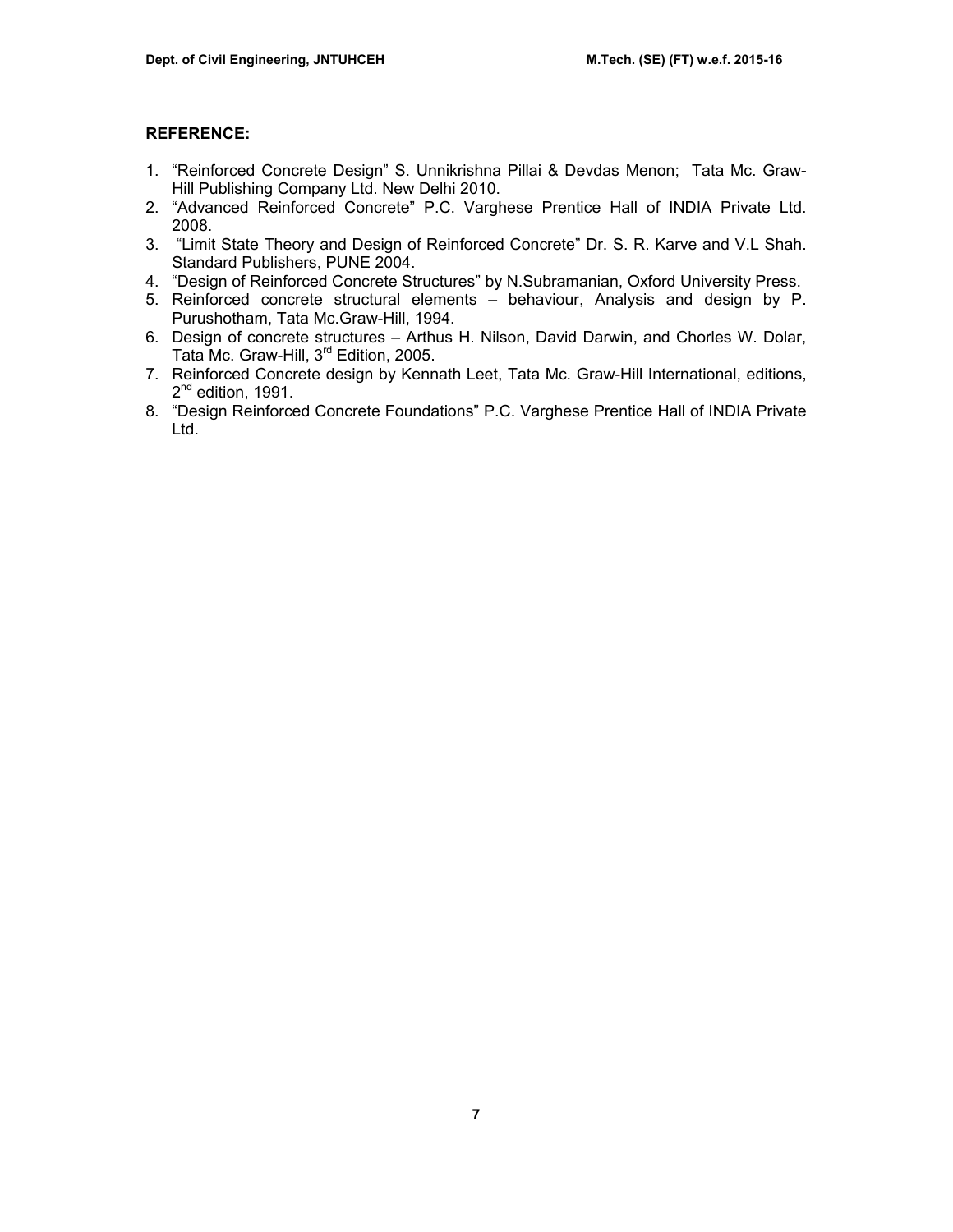| M.Tech. I Year I-Sem (Structural Engineering) | L T P C |  |
|-----------------------------------------------|---------|--|
|                                               | 4004    |  |

## **SOIL DYNAMICS AND MACHINE FOUNDATIONS (Elective – 1)**

**Prerequisites:** Soil Machines, Foundation Engineering and Structural Analysis

#### **OBJECTIVE:**

To understand the wave propagation in soils, determine dynamic properties of soil for analyzing and designing foundations subjected to vibratory loading.

#### **OUTCOME:**

Able to understand the fundamentals of wave propagation in soil media, evaluate the dynamic properties of soil, and design foundations for centrifugal and reciprocating machines.

**UNIT I : Fundamentals of Vibration**: Definitions, Simple harmonic motion, Response of SDOF systems of Free and Forced vibrations with and without viscous damping, Frequency dependent excitation, Systems under transient loads, Logarithmic decrement, Determination of viscous damping, Transmissibility, Systems with Two and Multiple degrees of freedom, Vibration measuring instruments.

**UNIT II : Wave Propagation and Dynamic Soil Properties**: Propagation of seismic waves in soil deposits - Attenuation of stress waves, Stress-strain behaviour of cyclically loaded soils, Strength of cyclically loaded soils, Dynamic soil properties - Laboratory and field testing techniques, Elastic constants of soils, Correlations for shear modulus and damping ratio in sand, gravels, clays.

**UNIT III : Foundation Vibration Analyses**: Types, General Requirements, Permissible amplitude, Allowable soil pressure, Modes of vibration of a rigid foundation block, Vertical vibration of circular foundations resting on Elastic Half Space- Lambs, Reissner, Quinlan & Sungs Hsiehs and Lysmers analogies.

**UNIT IV: Design of Machine Foundations**: Analysis and design of block foundations for reciprocating engines, Dynamic analysis and design procedure for a hammer foundation, IS code of practice design procedure for foundations of reciprocating and impact type machines. Vibration isolation and absorption techniques.

**UNIT V : Machine Foundations on Piles**: Introduction, Analysis of piles under vertical vibrations, Analysis of piles under translation and rocking, Analysis of piles under torsion, Design procedure for a pile supported machine foundation.

## **Text Books:**

- 1. Swami Saran Soil Dynamics and Machine Foundation, Galgotia Publications Pvt. Ltd. (2010)
- 2. Prakash, S. Soil Dynamics, McGraw Hill Book Company (1981)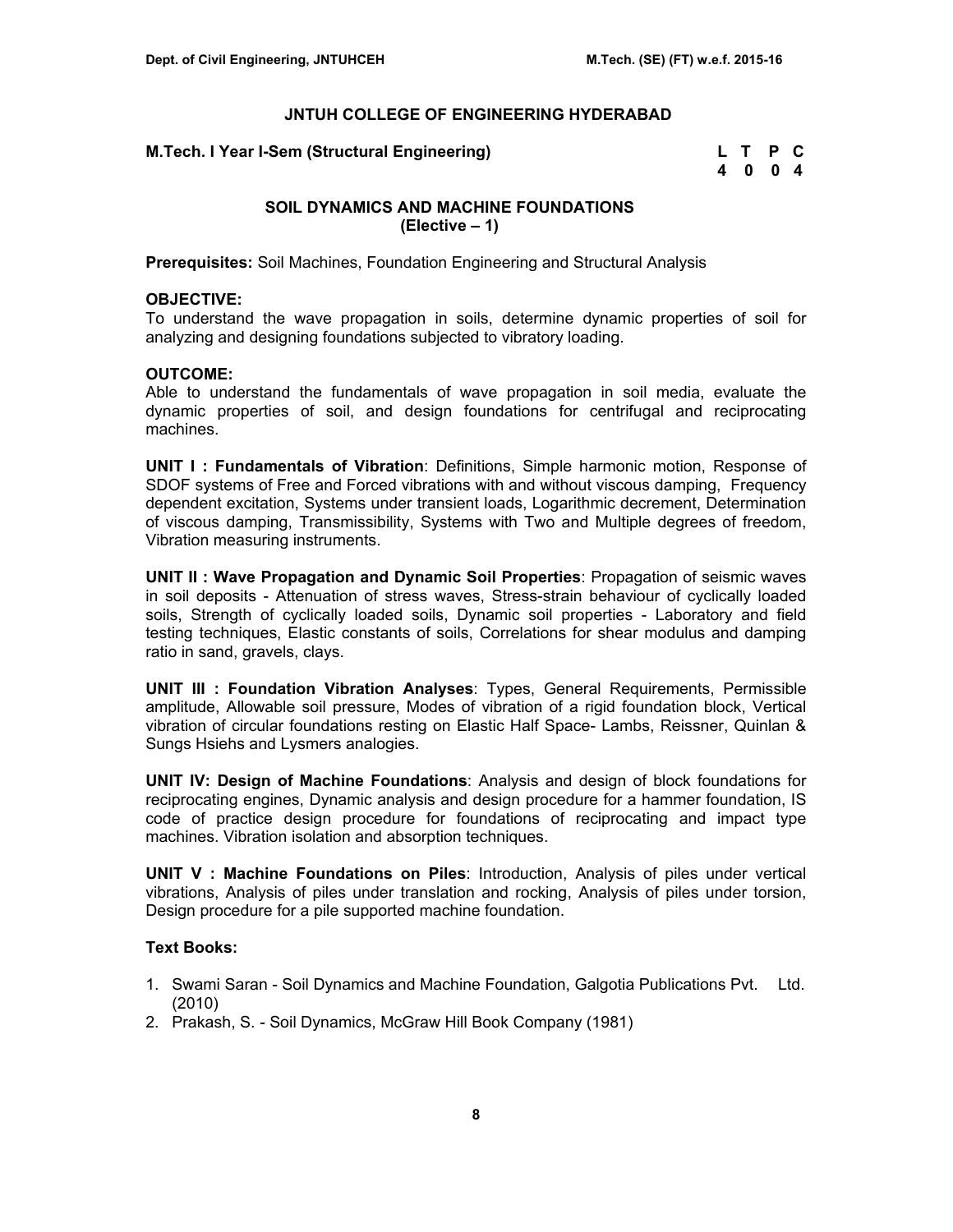- 1. I.Cshowdhary and S P Dasgupta Dynamics of Structures and Foundation, 2009.
- 2. Arya, S. D, O'Neil, M. and Pincus, G.- Design of Structures and Foundations for Vibrating Machines, Gulf Publishing Co., 1979.
- 3. Prakash, S. and Puri, V. K. Foundation for Machines: Analysis and Design, John Wiley & Sons, 1998.
- 4. Kameswara Rao, N. S. V. Vibration Analysis and Foundation Dynamics, Wheeler Publication Ltd., 1998.
- 5. Richart, F. E. Hall J. R and Woods R. D. Vibrations of Soils and Foundations, Prentice Hall Inc., 1970.
- 6. Das, B. M. Principles of Soil Dynamics, PWS KENT publishing Company, Boston.2002.
- 7. Bharat Bhushan Prasad Advanced Soil Dynamics and Earthquake Engineering, PHI Learning Pvt. Limited, New Delhi, 2011.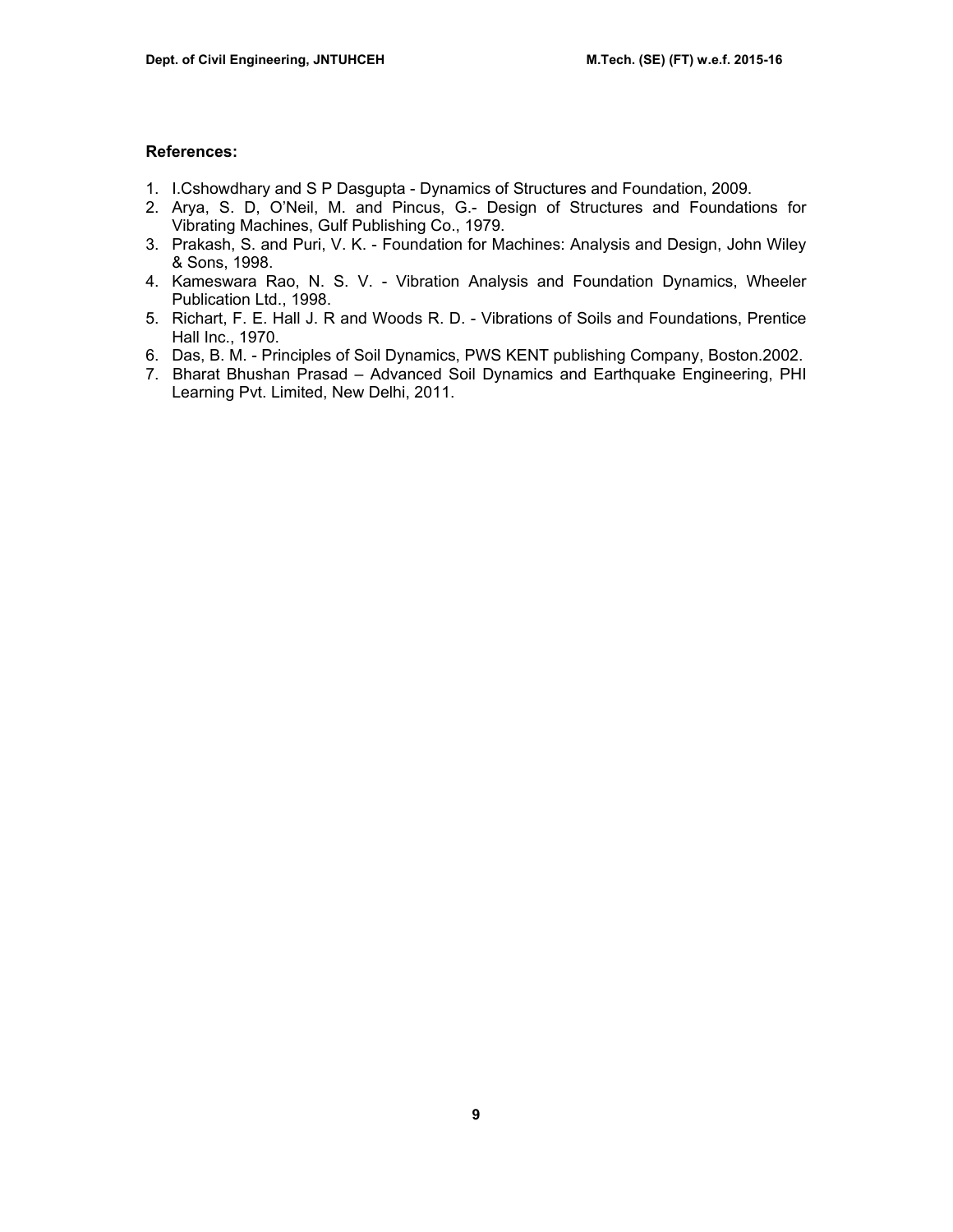#### **M.Tech. I Year I-Sem (Structural Engineering)**

| M.Tech. I Year I-Sem (Structural Engineering) | L T P C |  |
|-----------------------------------------------|---------|--|
|                                               | 4004    |  |

# **ADVANCED CONCRETE TECHNOLOGY (Elective – 2)**

**Prerequisites:** Concrete Technology

#### **Objectives:**

To impart knowledge on concrete making materials, concrete mix design for proportioning and their testing.

#### **Outcomes:**

The learner will be able to design concrete mixes of different grades and also use the special concretes.

## **UNIT – I**

**Concrete Making Materials** : Cement – Bogus Compounds – Hydration Process – Types of Cement – Aggregates – Gradation Charts – Combined Aggregate – Alakali Silica Reaction – Admixtures – Chemical and Mineral Admixtures. Bureau of Indian Standards (BIS) Provisions.

## **UNIT – II**

**Fresh And Hardened Concrete**: Fresh Concrete – workability tests on Concrete – Setting Times of Fresh Concrete – Segregation and bleeding.

**Hardened Concrete** : Abrams Law, Gel space ratios, Maturity concept – Stress strain Behaviour – Creep and Shrinkage – Durability Tests on Concrete – Non Destructive Testing of Concrete. BIS Provisions.

## **UNIT – III**

High Strength Concrete – Microstructure – Manufacturing and Properties – Design of HSC Using Erintroy Shaklok method – Ultra High Strength Concrete.

High Performance Concrete – Requirements and Properties of High Performance Concrete – Design Considerations. BIS Provisions.

## **UNIT – IV**

**Special Concretes** : Self Compacting concrete, Polymer Concrete, Fibre Reinforced Concrete – Reactive Powder Concrete – Requirements and Guidelines – Advantages and Applications.

**Concrete Mix Design**: Quality Control – Quality Assurance – Quality Audit - Mix Design Method – BIS Method – DOE Method – Light Weight Concrete, Self Compacting Concrete.

# **UNIT – V**

Form work – materials – structural requests – form work systems – connections  $\cdot$ specifications – design of form work – shores – removal for forms - shores – reshoring – failure of form work.

- 1. Properties of Concrete by A.M.Neville, ELBS publications Oct 1996.
- 2. Concrete: Micro Structure, Properties and Materials by P.K.Mehta and P.J.Monteiro,. Mc. Graw-Hill Publishing Company Ltd. New Delhi
- 3. Concrete Technology by M.S.Shetty, S.Chand & Co 2009.
- 4. Concrete Technology by A.R. Santhakumar, Oxford University Press Oct 2006.
- 5. Design of Concrete Mixes by N.Krishna Raju, CBS Publications, 2000.
- 6. Special Structural concretes by Rafat Siddique, Galgotia Publications 2000.
- 7. Relevant BIS Codes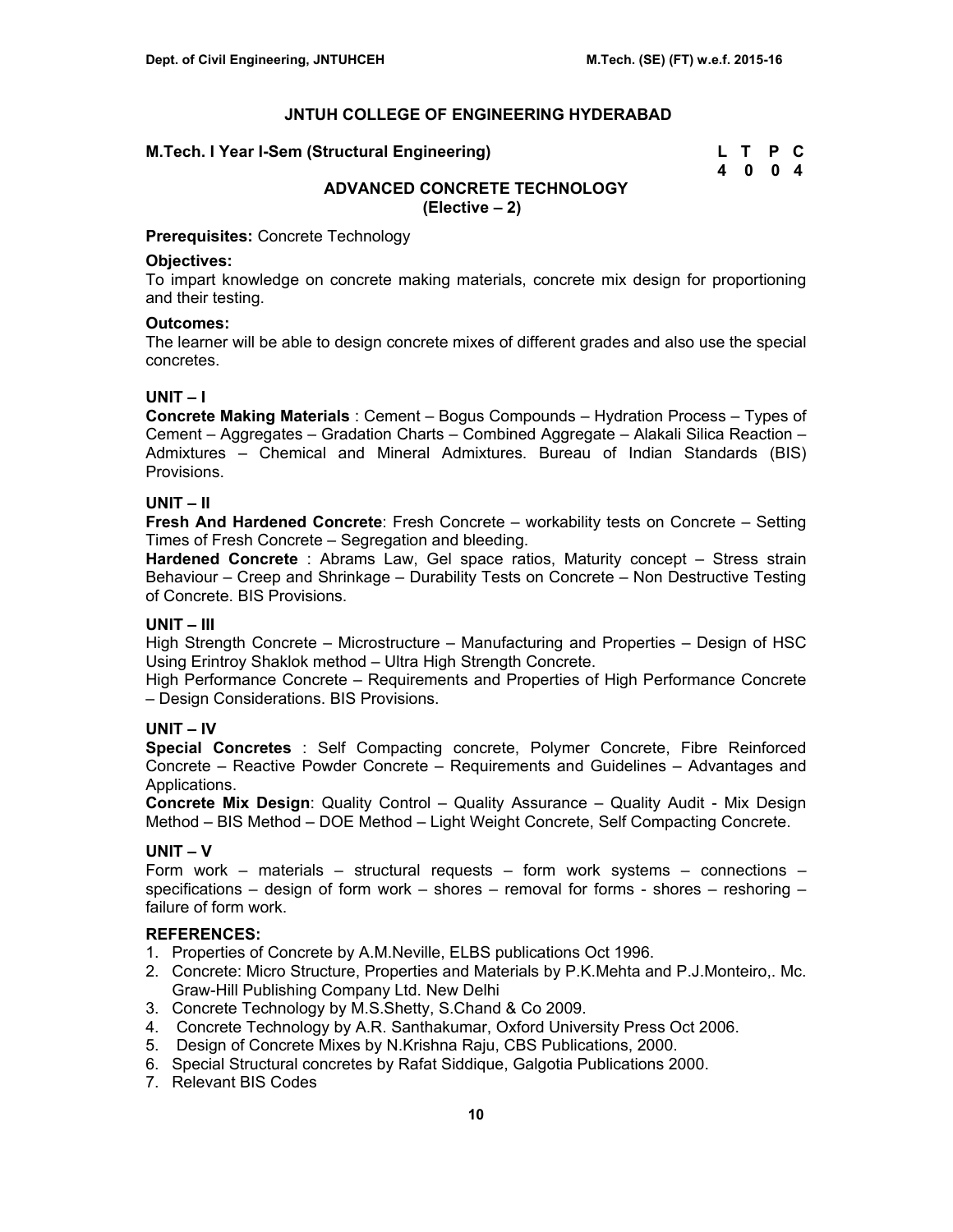| M.Tech. I Year I-Sem (Structural Engineering) | L T P C |  |
|-----------------------------------------------|---------|--|
|                                               | 4004    |  |

# **FRACTURE MECHANICS OF CONCRETE STRUCTURES (Elective – 2)**

**Prerequisites:** Concrete Technology Strength of Materials I & II

## **Objectives:**

To impart knowledge on the mechanisms of failure and non linear fracture mechanics.

## **Outcomes:**

The learner will be able to understand the behavior of concrete with tension and compression failure surfaces and concepts of CTOD and CMD.

## **UNIT I**

Fundamentals of Fracture Mechanics, Mechanisms of fracture and crack growth

## **UNIT II**

Cleavage fracture, ductile fracture, fatigue cracking, Environment assisted cracking, Quasi brittle materials.

## **UNIT III**

Service failure analysis, linear elastic fracture mechanics, Griffith's criteria, stress intensity factors, crack tip plastic zone, Erwin's plastic zone correction, R curves, compliance, J Integral, nonlinear analysis ,Review of concrete behaviour in tension and compression, Basic frameworks for modeling of quasibrittle materials.

# **UNIT IV**

Nonlinear Fracture Mechanics – Discrete crack concept/Smeared crack concept, Size effect, Plasticity models for concrete – Associated and non-associated flow, Failure surfaces for quasibrittle materials.

# **UNIT V**

Concept of CTOD and CMD, Material models, crack models, band models, models based on continuum damage mechanics

- 1. Elementary engineering fracture mechanics David Broek Sijthoff & Noordhoff Alphen aan den Rijn – Netherlands
- 2. Fracture mechanics of concrete structures Theory and applications Rilem Report Edited by L. Elfgreen – Chapman and Hall – 1989.
- 3. Fracture mechanics applications to concrete Edited by Victor, C. Li, & Z.P. Bazant ACI SP 118.
- 4. Valliappan S. "Continuum Mechanics Fundamentals" (1982), Oxford IBH, N D. New Delhi.
- 5. Venkataraman and Patel "Structural Mechanics with introduction to Elasticity and Plasticity" – Mcgraw Hill, 1990.
- 6. Shanes "Introduction to Solid Mechanics II Edition, PH, 1989.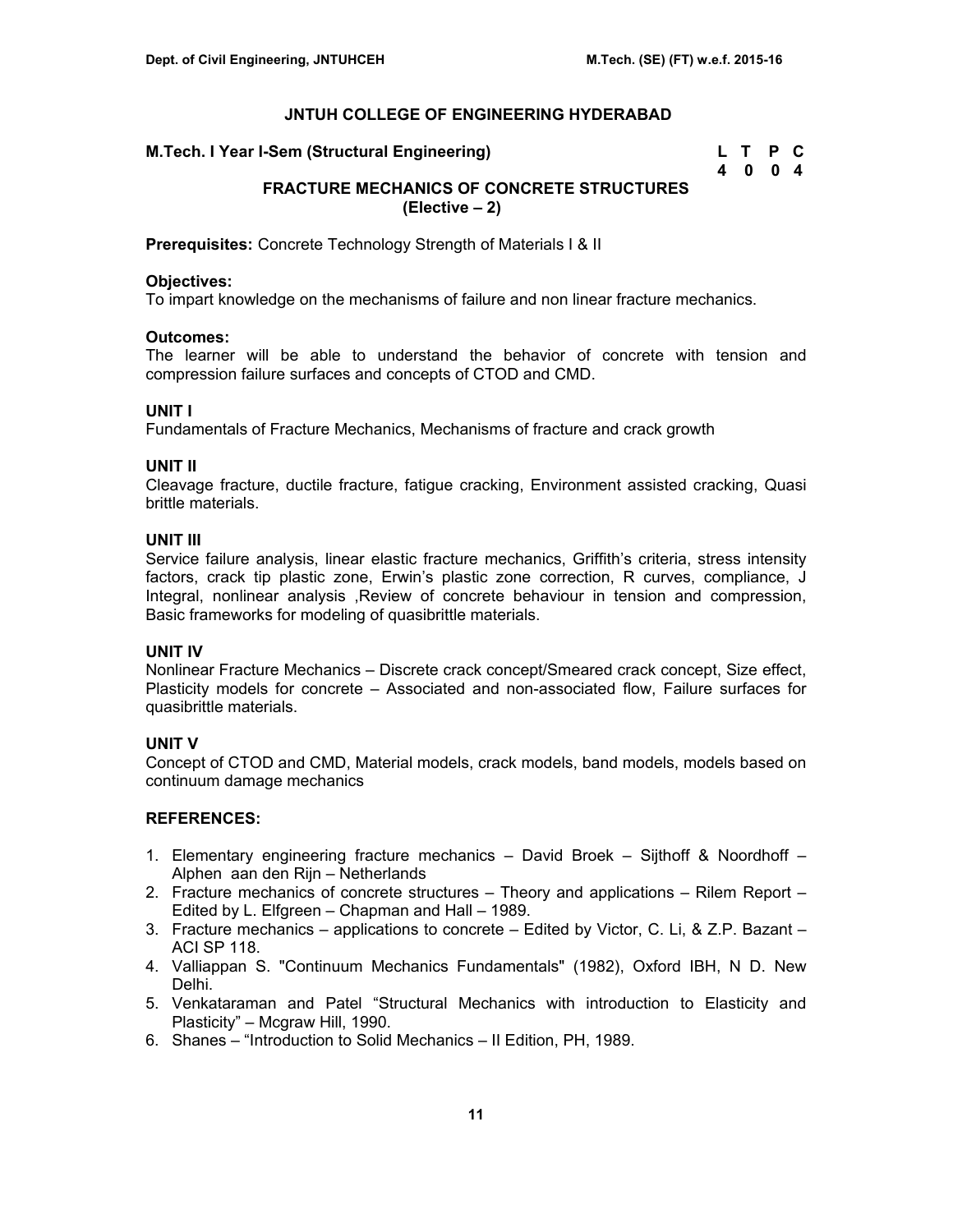| M.Tech. I Year I-Sem (Structural Engineering) | L T P C |  |
|-----------------------------------------------|---------|--|
|                                               | 4004    |  |

# **EXPERIMENTAL STRESS ANALYSIS (Elective – 3)**

**Prerequisites:** Strength of Materials I & II

## **Objectives:**

To impart knowledge on the strain measurement, brittle coating and photo elasticity.

**Outcomes**: The learner will be able to understand the properties of strain-gauge systems and the computation techniques.

#### **UNIT I**

Basic equations and Plane Elasticity Theory: Introduction, Strain equations of Transformation, Compatibility, Stress-Strain Relations-Two dimensional State of Stress. The Plane-Elastic problem. Two dimensional problems in Polar Co-ordinates, Polar Components of Stress in terms of Airy's Stress function, Forms. Principles of Experimental Approach: Merit of Experimental Analysis introduction, uses of experimental stress analysis-Advantages of experimental stress analysis, Different methods, Simplification of problems.

#### **UNIT II**

Strain Measurement using Strain Gauges: Definition of strain and its relation to Experimental Determinations, properties of strain-gauge systems, Types of strain gauges, Mechanical and Optical strain gauges. Electrical Strain Gauges- Introduction, LVDT resistance strain gauge - various types - gauge factor, Materials for adhesion base, etc.

Strain Rosettes:Introduction, The three element rectangular Rosette - The delta rosette - Corrections for Transverse strain effects.

## **UNIT III**

Brittle Coating Method: Introduction, Coating stresses - Failure theories - Brittle coating Crack pattern - Crack detection - Types of Brittle coating - Test procedures for brittle coating analysis - Calibration procedures - Analysis of brittle coating data.

## **UNIT IV**

Theory of Photo Elasticity: Introduction, Temporary double refraction - The stress optic law - Effects of stressed model in a Polaris cope for various arrangements - Fringe sharpening, Brewster stress optic law.

## **UNIT V**

Two Dimensional Photo Elasticity: Introduction, Isochromatic Fringe patterns - Isoclinic fringe patterns, passage of light through plane Polaris cope and circular Polaris cope, Isoclinic fringe pattern - Compensation techniques - calibration methods, separation methods, scaling Model to Proto type stress- Materials for photo - elasticity, properties of photo elastic materials.

- 1. Experimental Stress Analysis by J.W.Dally and W.F.Riley, 2007
- 2. Experimental Stress Analysis by Dr. Sadhu Singh, Khanna Publishers, New Delhi
- 3. Experimental Stress Analysis by Dove and Adams 2006, Macmillan Publishing Company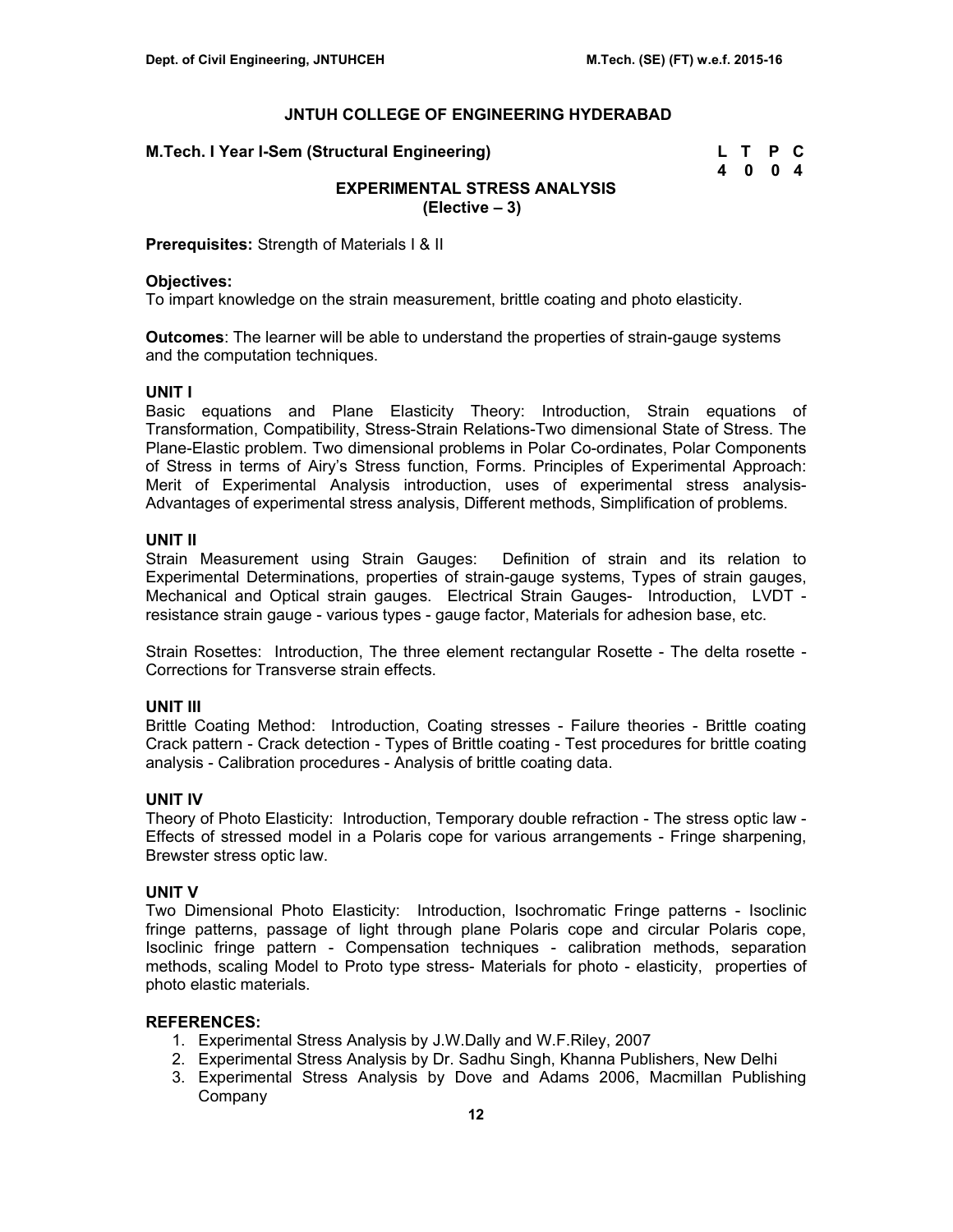| M.Tech. I Year I-Sem (Structural Engineering) | L T P C |  |
|-----------------------------------------------|---------|--|
|                                               | 4004    |  |

# **ADVANCED STRUCTURAL ANALYSIS (Elective – 3)**

**Prerequisites:** Structural Analysis I & II

## **Objectives**:

To impart knowledge on the analysis of indeterminate structures like continuous beams, trusses and portal frames.

#### **Outcome**:

The learner will be able to analyse different indeterminate structures using Matrix methods.

## **UNIT I**

Introduction to matrix methods of analysis - statical indeterminacy and kinematical indeterminacy - degree of freedom - coordinate system - structure idealization stiffness and flexibility matrices - suitability element stiffness equations - elements flexibility equations mixed force - displacement equations - for truss element, beam element and torsional element.

Transformation of coordinates - element stiffness matrix - and load vector - local and global coordinates.

## **UNIT II**

Assembly of stiffness matrix from element stiffness matrix - direct stiffness method - general procedure - banded matrix - semi bandwidth - computer algorithm for assembly by direct stiffness matrix method.

## **UNIT III**

Analysis of plane truss - continuous beams with and without settlement - plane frame including side sway grids, by flexibility methods and gables frames by System Approach.

## **UNIT IV**

Analysis of plane truss - continuous beams with and without settlement - plane frame including sides sway, grids and gable frames by stiffness methods.

**UNIT V.** Special analysis procedures - static condensation and sub structuring - initial and thermal stresses.

Shear walls- Necessity - structural behaviour of large frames with and without shear walls approximate methods of analysis of shear walls.

- 1. Matrix Analysis of Frames structures by William Weaver J.R and James M.Gere, CBS publications.
- 2. Advanced Structural Analysis by Ashok.K.Jain, New Channel Brothers.
- 3. Basic Structural Analysis by C.S.Reddy.
- 4. Matrix Structural Analysis by Madhu B. Kanchi.
- 5. Indeterminate Structural Analysis by K.U.Muthu *et al*.,I.K.International Publishng House Pvt. Ltd.
- 6. Matrix Methods of Structural Analysis by J.Meek.
- 7. Structural Analysis by Ghali and Neyveli.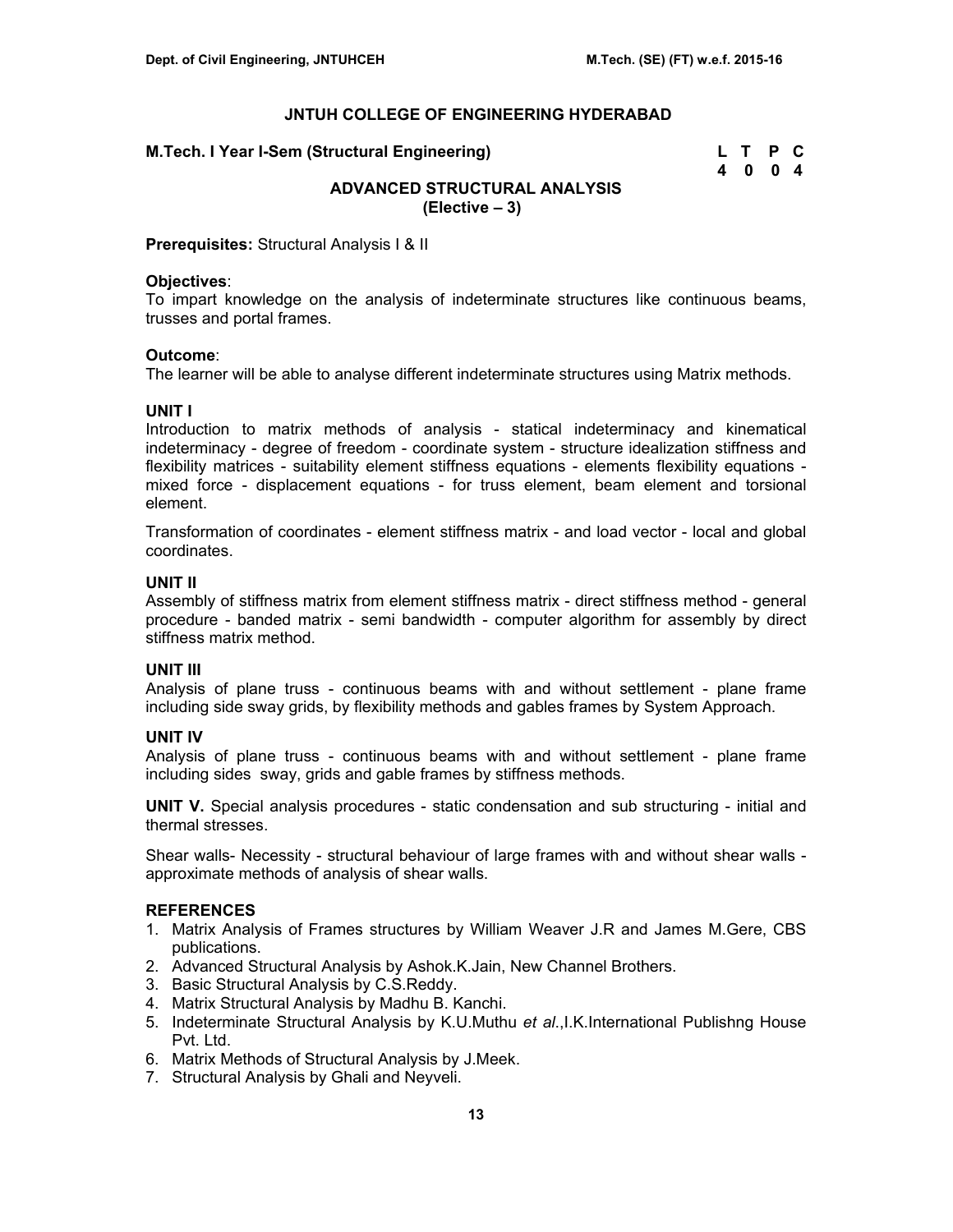| M.Tech. I Year I-Sem (Structural Engineering) | L T P C |  |
|-----------------------------------------------|---------|--|
|                                               | 4 0 0 4 |  |

# **COMPUTER ORIENTED NUMERICAL METHODS (Elective – 4)**

**Prerequisites :** Mathematics I & II

## **Objectives:**

To impart knowledge about various methods of analysing linear equations and understand the different mathematical techniques.

#### **Outcome:**

The learner will be able to apply various mathematical techniques to Structural engineering problems.

#### **UNIT I:**

Solutions of linear equations: Direct method – Cramer's rule, Guass – Elimination method-Gauss – Jordan elimination – Triangulation (LU Decomposition) method – Iterative methods Jacobi – Iteration method – Gauss – Siedel iteration, Successive over –relaxation method. Eigen values and eigen vectors: Jacobi method for symmetric matrices- Given's method for symmetric matrices-Householder's method for symmetric matrices-Rutishauser method of arbitrary matrices – Power method.

#### **UNIT II:**

Interpolation: Linear Interpolation - Higher order Interpolation - Lagrange Interpolation -Interpolating polynomials using finites differences- Hermite Interpolation -piece-wise and spline Interpolation.

## **UNIT III**

Finite Difference and their Applications: Introduction- Differentiation formulas by Interpolating parabolas – Backward and forward and central differences- Derivation of Differentiation formulas using Taylor series- Boundary conditions- Beam deflection – Solution of characteristic value problems- Richardson's extrapolation- Use of unevenly spaced pivotal points- Integration formulae by interpolating parabolas- Numerical solution to spatial differential equations – Application to Simply Supported Beams, Columns & rectangular Plates.

#### **UNIT IV.**

Numerical Differentiation: Difference methods based on undetermined coefficients- optimum choice of step length– Partial differentiation.

Numerical Integration: Method based on interpolation-method based on undetermined coefficient – Gauss – Lagrange interpolation method- Radaua integration method- composite integration method – Double integration using Trapezoidal and Simpson's method – New Marks Method and Application to Beams – Calculations of Slopes & Deflections.

## **UNIT V**

Ordinary Differential Equation: Euler's method – Backward Euler method – Mid point method – single step method, Taylor's series method- Boundary value problems.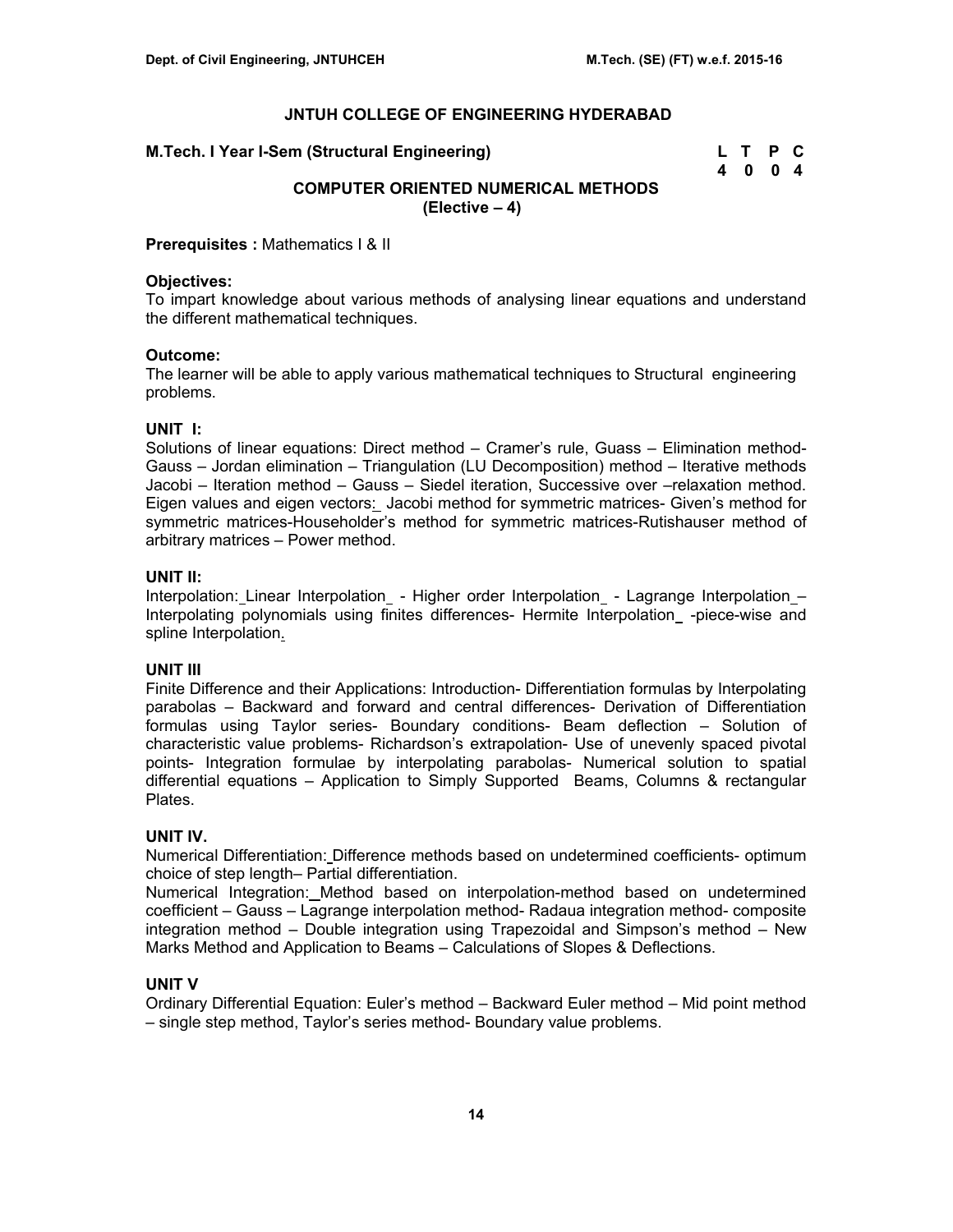- 1. Numerical Methods For Scientific and Engineering Computations. M.K.Jain-S.R.K.Iyengar – R.K.Jain Willey Eastern Limited. New Age International (p) Ltd., Publishers, Reprint 2004,ISBN:81-224-1461-3 56789101112.
- 2. Numerical Methods for Engineering Problems by N. Krishna Raju and K.U. Muthu, M.C. Millan Publishers, New Delhi
- 3. Numerical Methods for Engineers Stevan C.Chopra, Raymond P.Canal Mc. Graw Hill Book Company. April 2009
- 4. C Language and Numerical methods by C.Xavier New Age International Publisher. Reprint March 2012 ISBN:978-81-224-1174-4.
- 5. Computer based numerical analysis by Dr. M.Shanta Kumar, Khanna Book publishers New Delhi.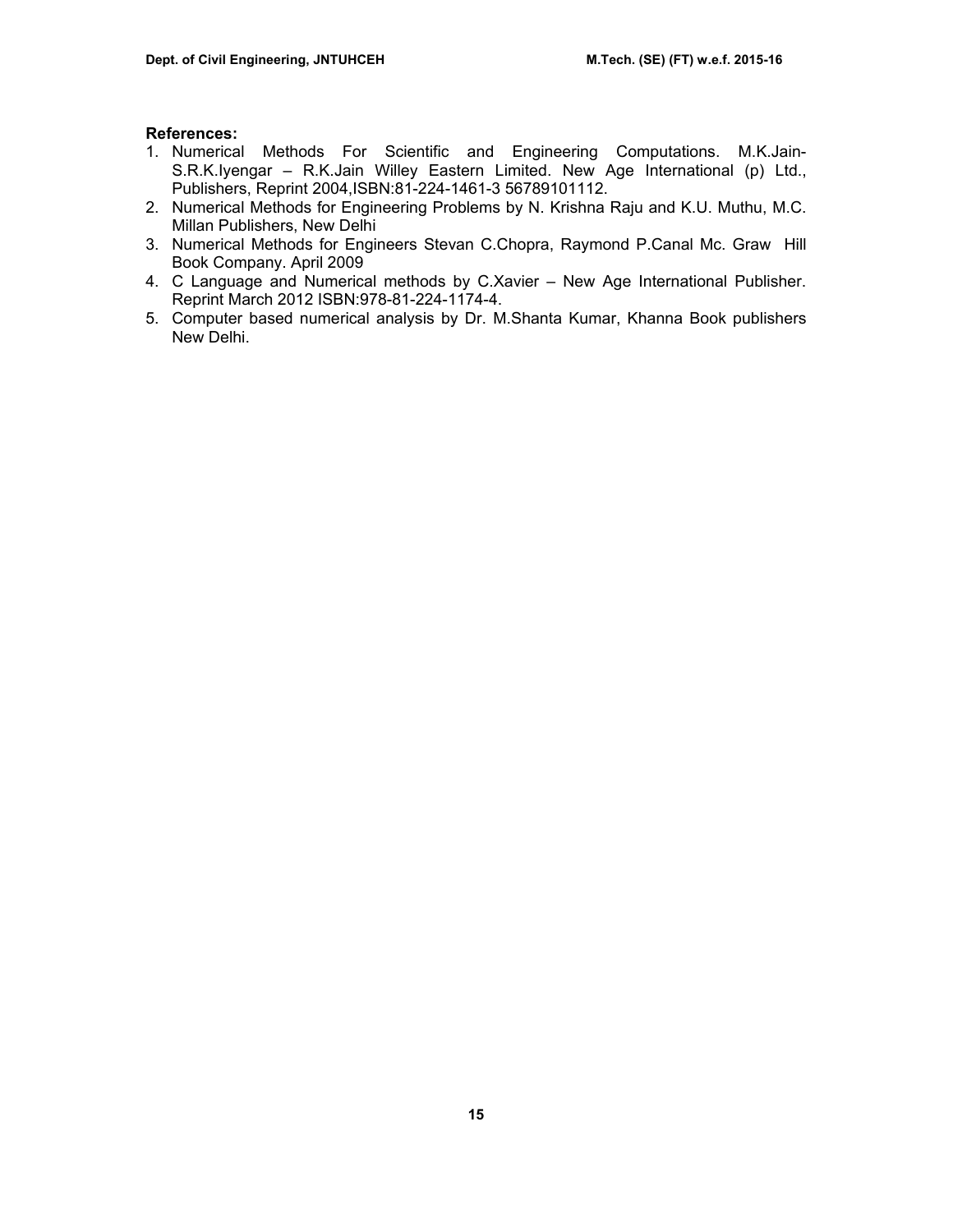**M.Tech. I Year I-Sem (Structural Engineering)** 

| M.Tech. I Year I-Sem (Structural Engineering) | L T P C |  |
|-----------------------------------------------|---------|--|
|                                               | 4 0 0 4 |  |

## **OPTIMIZATION TECHNIQUES IN STRUCTURAL ENGINEERING (Elective – 4)**

**Prerequisites:** Mathematics I&II

#### **OBJECTIVE:**

To understand the theory of optimization methods and algorithms developed for solving various types of optimization problems.

#### **OUTCOME:**

The student will be able to understand the basic principles of optimization, and in a position to formulate optimization models for a wide range of civil engineering problems and able to solve them.

**UNIT I : Introduction to Optimization:** Introduction - Historical developments - Engineering applications of Optimization - Statement of an Optimization problem - Classification of Optimization problems - Optimization Techniques. Optimization by calculus: Introduction - Unconstrained functions of a single variable - Problems involving simple constraints - Unconstrained functions of several variables - treatment of equality constraints - Extension to multiple equality constraints - Optimization with inequality constraints - The generalized Newton-Raphson method.

**UNIT II : Linear Programming:** Introduction - Applications of linear programming - standard form of a linear programming problem - Geometry of linear programming problems - Definitions and theorems - Solution of a system of Linear simultaneous equations - Pivotal reduction of a general system of equations - Motivation of the Simplex Method - Simplex Algorithm - Two phases of the simplex method. non-Linear Programming: Introduction - Unimodal Function - Unrestricted search - Exhaustive search - Dichotomous search - Interval Halving method - Fibonacci method - Golden section method - Comparison of elimination methods - Unconstrained optimization techniques - Direct search methods - Random search methods - grid search method - Univariate method - Powell's method - Simplex method - Indirect search methods - Gradient of a function - Steepest descent method - Conjugate gradient - Newton's method.

**UNIT III : Dynamic Programming:** Introduction - Multistage decision processes - concept of sub-optimization and the principle of optimality - computational procedure in dynamic programming - example illustrating the Calculus method of solution - example illustrating the Tabular of solution - conversion of a final value problem into an initial value problem continuous dynamic programming - Additional applications.

**UNIT IV : Network Analysis:** Introduction - Elementary graph theory - Network variables and problem types - Minimum-cost route - Network capacity problems - Modification of the directional sense of the network.

**UNIT V:** Application of Optimization techniques to trusses, Beams and Frames.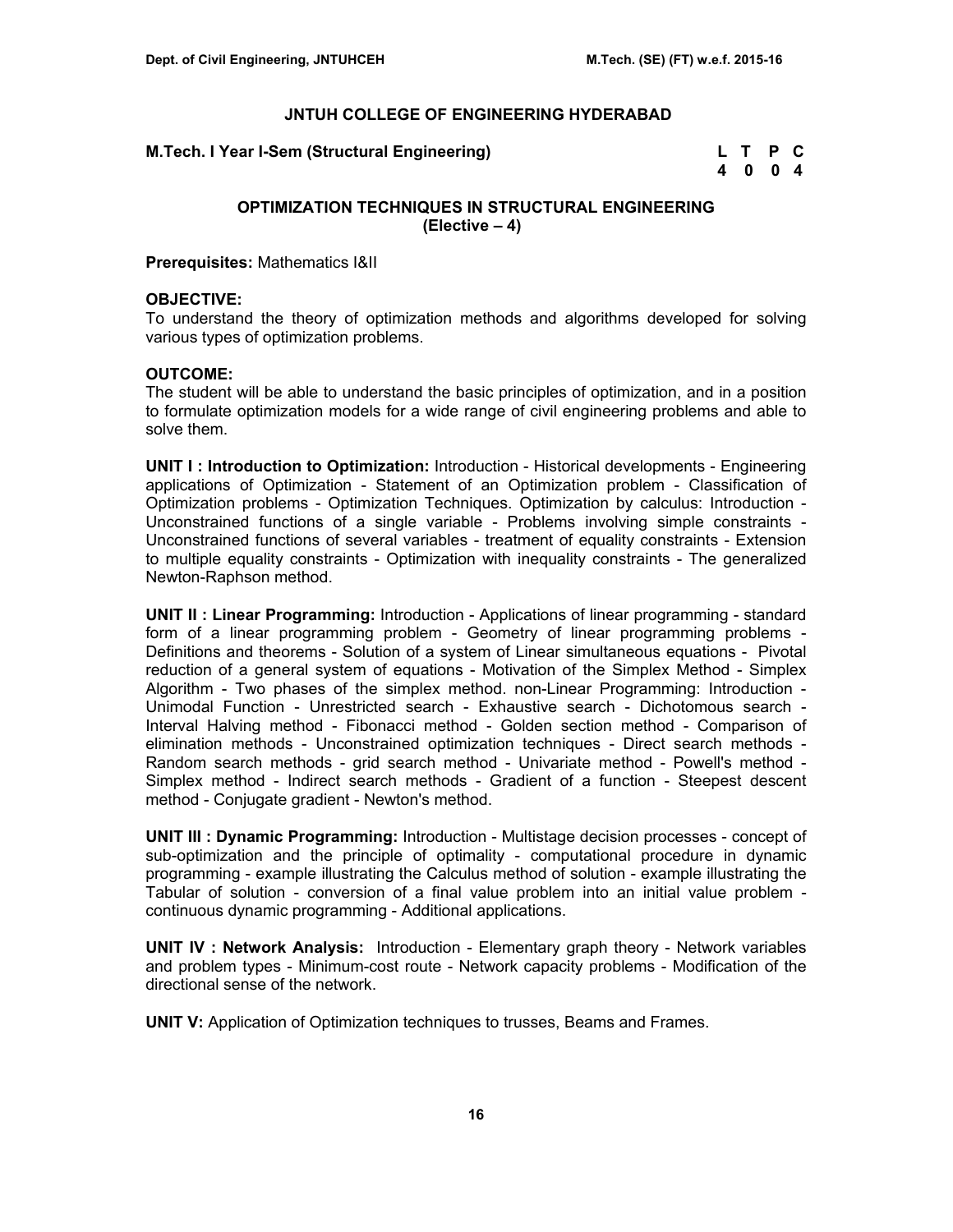- 1. Optimization: Theory and Applications by S.S.Rao. New Age International (p) Ltd.
- 2. Numerical Optimization Techniques for Engineering Design with applications by G.N.Vanderplaats 2007.
- 3. Elements of Structural Optimization by R.T.Haftka and Z.Gurdal Kluwer academic publishers
- 4. Optimum Structural Design by U.Kirsch. Tata Mc Graw Hill
- 5. Optimum Design of Structures by K.I.Majid.
- 6. Introduction to Optimum Design by J.S.Arora. Academic press, 2012 ISBN : 978-0-12- 381375-6.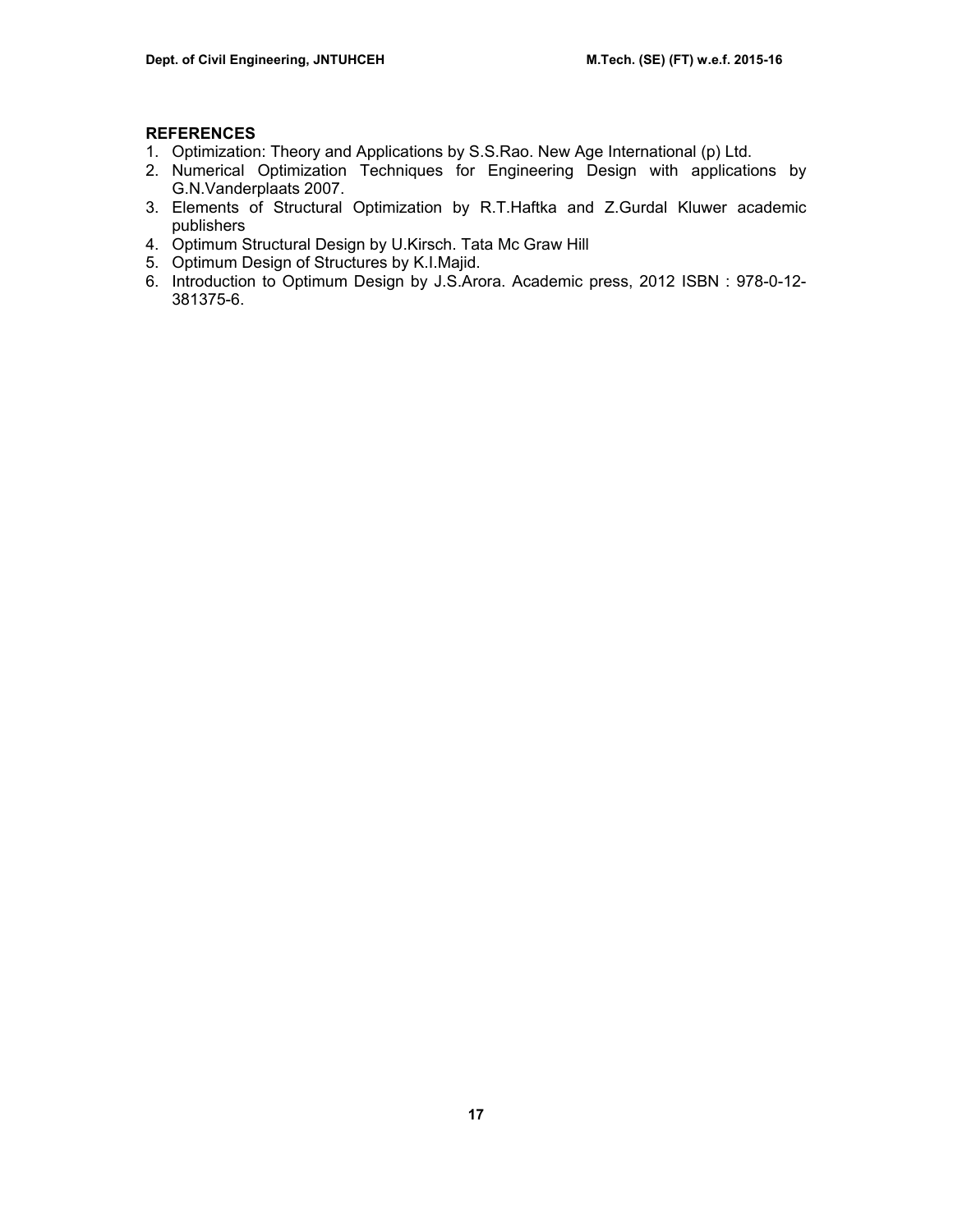## **M.Tech. I Year I-Sem (Structural Engineering)**

| M.Tech. I Year I-Sem (Structural Engineering) | L T P C            |  |
|-----------------------------------------------|--------------------|--|
|                                               | $0 \t 0 \t 4 \t 2$ |  |

## **ADVANCED CONCRETE LABORATORY**

**Prerequisites:** Concrete Technology Lab

**Objectives:** To impart knowledge on the test on cement and aggregates.

#### **Outcomes:**

The learner will be able to understand the properties of the materials and the behavior of the concrete.

- 1. Gradation Charts of Aggregates.
- 2. Bulking of fine Aggregate.
- 3. Aggregate Crushing and Impact value
- 4. Workability Tests on Fresh Self Compacting Concrete
- 6. Air Entrainment Test on Fresh Concrete
- 7. Rapidly Chloride Permeability Test.
- 8. Non Destructive Testing of Concrete.
- 9. Accelerated Curing of Concrete (Demo).
- 10. Behavior of Under Reinforced, over Reinforced and Shear Behavior of Beams.
- 11. Influence of W/C Ratio on Strength and Aggregate / Cement Ratio on Strength & Workability.
- 12. Influence of Different Chemical Admixtures on Concrete
- 13. Marsh Cone Test.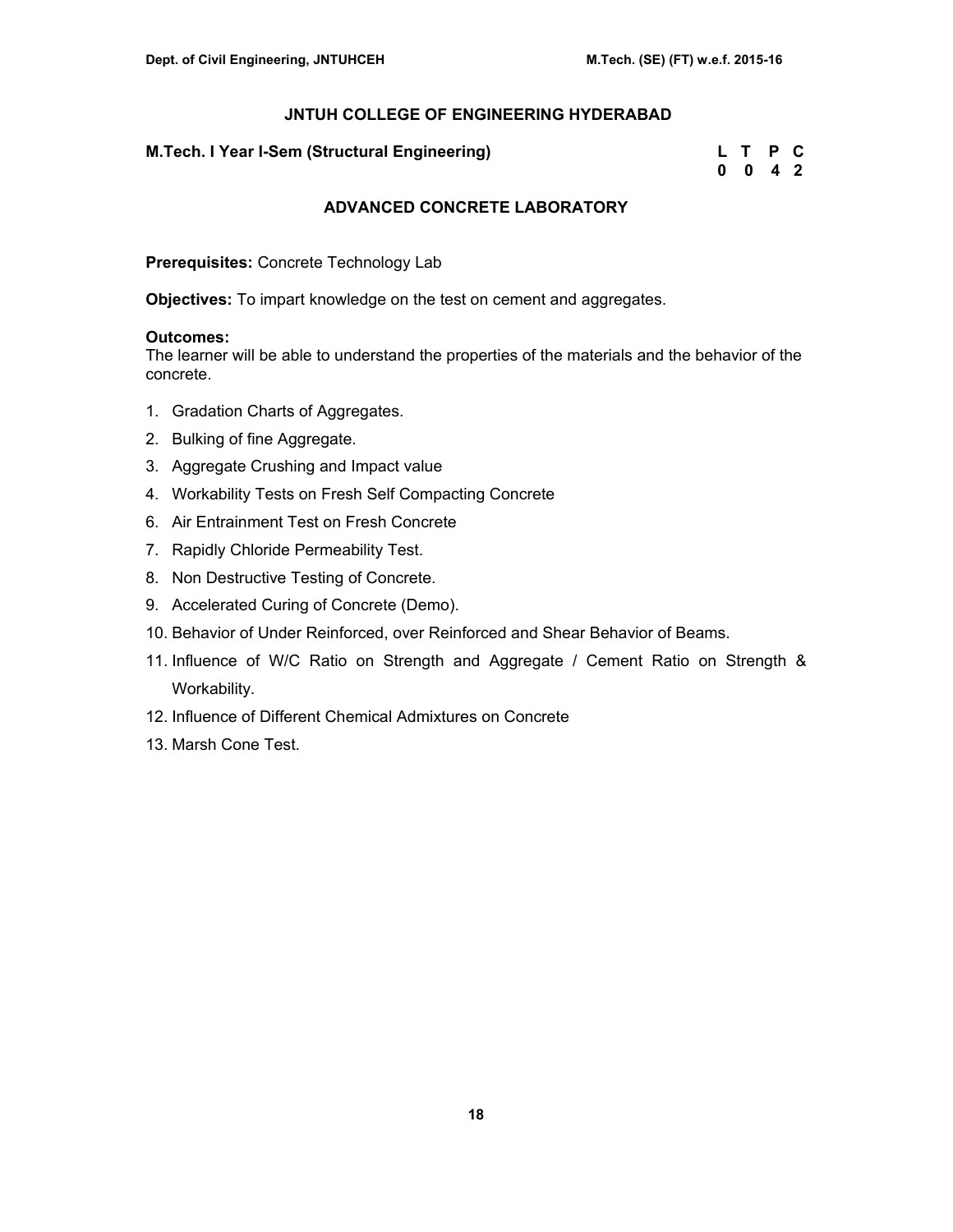## **M.Tech. I Year I-Sem (Structural Engineering) L T P C**

 **0 0 4 2** 

## **SOFT SKILLS LAB (Activity-based)**

## **Course Objectives**

- $\gg$  To improve the fluency of students in English
- $\gg$  To facilitate learning through interaction
- $\gg$  To illustrate the role of skills in real-life situations with case studies, role plays etc.
- $\geq$  To train students in group dynamics, body language and various other activities which boost their confidence levels and help in their overall personality development
- $\geq$  To encourage students develop behavioral skills and personal management skills
- $\gg$  To impart training for empowerment, thereby preparing students to become successful professionals

## **Learning Outcomes**

- **Developed critical acumen and creative ability besides making them industry- ready.**
- **&** Appropriate use of English language while clearly articulating ideas.
- **EXE** Developing insights into Language and enrich the professional competence of the students.
- **Enable students to meet challenges in job and career advancement.**

## **INTRODUCTION**

Definition and Introduction to Soft Skills – Hard Skills vs Soft Skills – Significance of Soft/Life/Self Skills – Self and SWOT Analysis *and*

- **1. Exercises on Productivity Development** 
	- Effective/ Assertive Communication Skills (Activity based)
	- Time Management (Case Study)
	- Creativity & Critical Thinking (Case Study)
	- Decision Making and Problem Solving (Case Study)
	- Stress Management (Case Study)

# **2. Exercises on Personality Development Skills**

- Self-esteem (Case Study)
- Positive Thinking (Case Study)
- Emotional Intelligence (Case Study)
- Team building and Leadership Skills (Case Study)
- Conflict Management (Case Study)
- **3. Exercises on Presentation Skills** 
	- Netiquette
	- Importance of Oral Presentation Defining Purpose- Analyzing the audience-Planning Outline and Preparing the Presentation- Individual & Group Presentation- Graphical Organizers- Tools and Multi-media Visuals
	- One Minute Presentations (Warming up)
	- PPT on Project Work- Understanding the Nuances of Delivery- Body Language – Closing and Handling Questions – Rubrics for Individual Evaluation (Practice Sessions)
- **4. Exercises on Professional Etiquette and Communication** 
	- Role-Play and Simulation- Introducing oneself and others, Greetings, Apologies, Requests, Agreement & Disagreement….etc.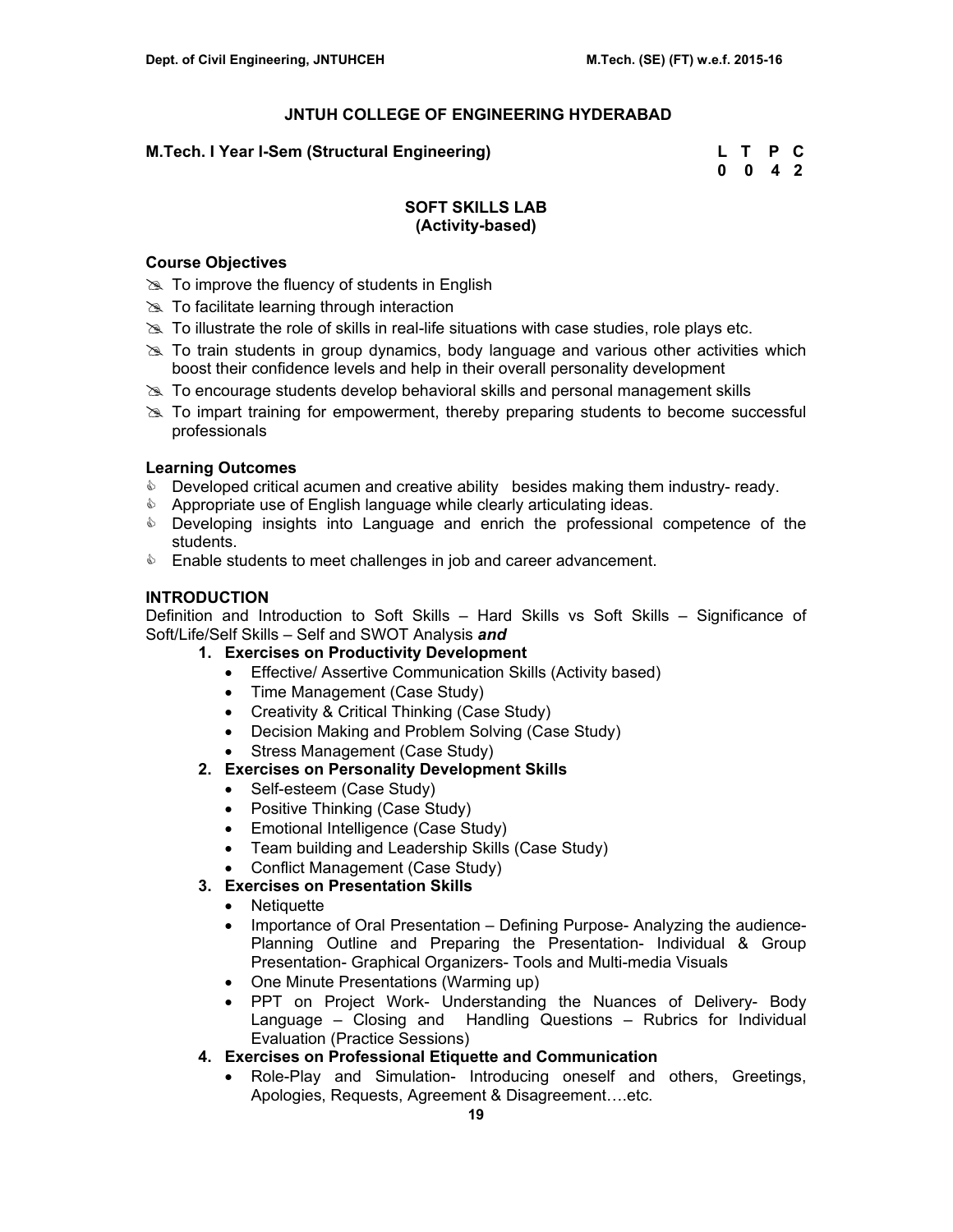- Telephone Etiquette
- Active Listening
- Group Discussions (Case study)- Group Discussion as a part of Selection Procedure- Checklist of GDs
- Analysis of Selected Interviews (Objectives of Interview)
- Mock-Interviews (Practice Sessions)
- Job Application and Preparing Resume
- Process Writing (Technical Vocabulary) Writing a Project Report-Assignments
- **5. Exercises on Ethics and Values**

Introduction –– Types of Values - Personal, Social and Cultural Values - Importance of Values in Various Contexts

- Significance of Modern and Professional Etiquette Etiquette (Formal and Informal Situations with Examples)
- Attitude, Good Manners and Work Culture (Live Examples)
- Social Skills Dealing with the Challenged (Live Examples)
- Professional Responsibility Adaptability (Live Examples)
- Corporate Expectations
- The Note: Hand-outs are to be prepared and given to students.
- $\mathcal{F}$  Training plan will be integrated in the syllabus.
- Topics mentioned in the syllabus are activity-based.

## **SUGGESTED SOFTWARE:**

- ) The following software from **'train2success.com'** 
	- o Preparing for being Interviewed
	- o Positive Thinking
	- o Interviewing Skills
	- o Telephone Skills
	- o Time Management
	- o Team Building
	- o Decision making

# **SUGGESTED READING:**

- 1. Alex, K. 2012. *Soft Skills.* S. Chand Publishers
- 2. *Management Shapers*. 2011. Collection of 28 Books by different Authors. Universities Press.
- 3. Sherfield, Robert M. *2005. et al Cornerstone: Developing Soft Skills*. Pearson
- 4. Suresh Kumar,E; Sreehari, P. & Savithri, J. 2011. *Communication Skills and Soft Skills-An Integrated Approach.* New Delhi: Pearson
- 5. The ACE of Soft Skills by Gopalaswamy Ramesh & Mahadevan Ramesh. 2013. Pearson Publishers. New Delhi.
- 6. Patnaik, P. 2011. *Group Discussion and Interview Skills.* New Delhi: Foundation
- *7.* Sudhir Andrews. 2009. *How to Succeed at Interviews.* New Delhi: Tata McGraw Hill
- 8. **Sasikumar, V & Dhamija, P.V. 1993.** *Spoken English A Self-Learning Guide to Conversation Practice.* **New Delhi: Tata McGraw-Hill**
- 9. *Dixson, Richard J. Everyday Dialogues in English. Prentice Hall India Pvt Ltd*
- 10. Mukhopadhyay. L *et al. 2012. Polyskills. New Delhi: CUP India Pvt Ltd*
- 11. Rizvi, M. A. 2005. *Effective Technical Communication.* New Delhi: Tata McGraw Hill
- 12. *The Hindu Speaks on Education* by the Hindu Newspaper
- 13. Naterop, B. Jean and Revell, Rod. 2004. *Telephoning in English*. Cambridge: CUP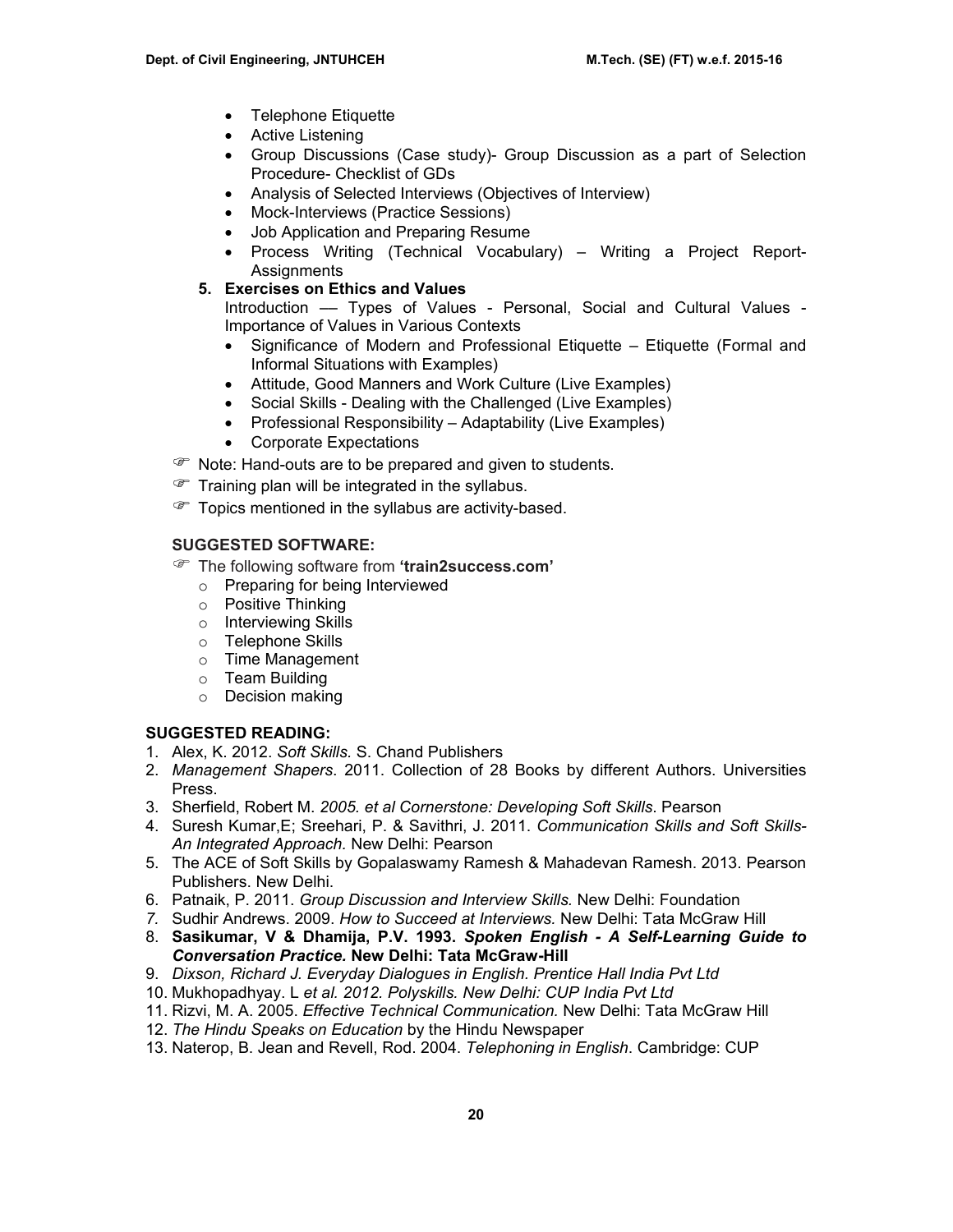#### **M.Tech. I Year II-Sem (Structural Engineering)**

| M.Tech. I Year II-Sem (Structural Engineering) | L T P C |  |
|------------------------------------------------|---------|--|
|                                                | 4004    |  |

## **FINITE ELEMENT METHODS**

**Prerequisites:** SA- I &II Advanced Structural Analysis

#### **Objectives:**

To impart knowledge about various finite element techniques and development of finite element code.

#### **Outcome:**

The learner will be able to solve continuum problems using finite element analysis.

## **UNIT I**

Introduction: Concepts of FEM - steps involved - merits and demerits - energy principles – discrimination - Raleigh - Ritz method of functional approximation.

Principles of Elasticity: Stress equations - strain displacement relationships in matrix form plane stress, plane strain and axi-symmetric bodies of revolution with axi-symmetric loading.

## **UNIT II**

One dimensional FEM: Stiffness matrix for beam and bar elements - shape functions foe ID elements.

Two dimensional FEM: Different types of elements for plane stress and plane strain analysis - displacement models - generalized coordinates - shape functions - convergent and compatibility requirements - geometric invariance - natural coordinate system - area and volume coordinates - generation of element stiffness and nodal load matrices

## **UNIT III**

Isoparametric formulation: Concept - different isoparametric elements for 2D analysis formulation of 4-noded and 8-noded isoparametric quadrilateral elements - Lagrange elements - serendipity elements.

Axi Symmetric Analysis: bodies of revolution - axi symmetric modeling - strain displacement relationship - formulation of axi symmetric elements.

Three dimensional FEM: Different 3-D elements-strain-displacement relationship – formulation of hexahedral and isoparametric solid element.

## **UNIT IV**

Introduction to Finite Element Analysis of Plates: basic theory of plate plate bending - thin plate theory - stress resultants - Mindlin's approximations - formulation of 4-noded isoperimetric quadrilateral plate element – Shell Element.

## **UNIT V**

Introduction to non – linear analysis – basic methods – application to Special structures.

- 1. Concepts and Applications of Finite Element Analysis by Robert D.Cook, David S. Malkus and Michael E. Plesha, John Wiley & Sons Singapour
- 2. Finite element Methods by OC Zienkiewicz- Tata Mcgraw Hill 2005, 6<sup>th</sup> Edition
- 3. Finite element analysis, theory and programming by GS Krishna Murthy Tata Mcgraw Hill 2005,  $7<sup>th</sup>$  Edition.
- 4. Introduction to Finite element Method by Tirupathi Chandra Patila and Belugunudu Prentice Hall of India Pvt Ltd - 2007
- 5. Introduction to Finite element Method by JN Reddy Tata Mcgraw Hill 2005,  $3<sup>rd</sup>$ **Edition**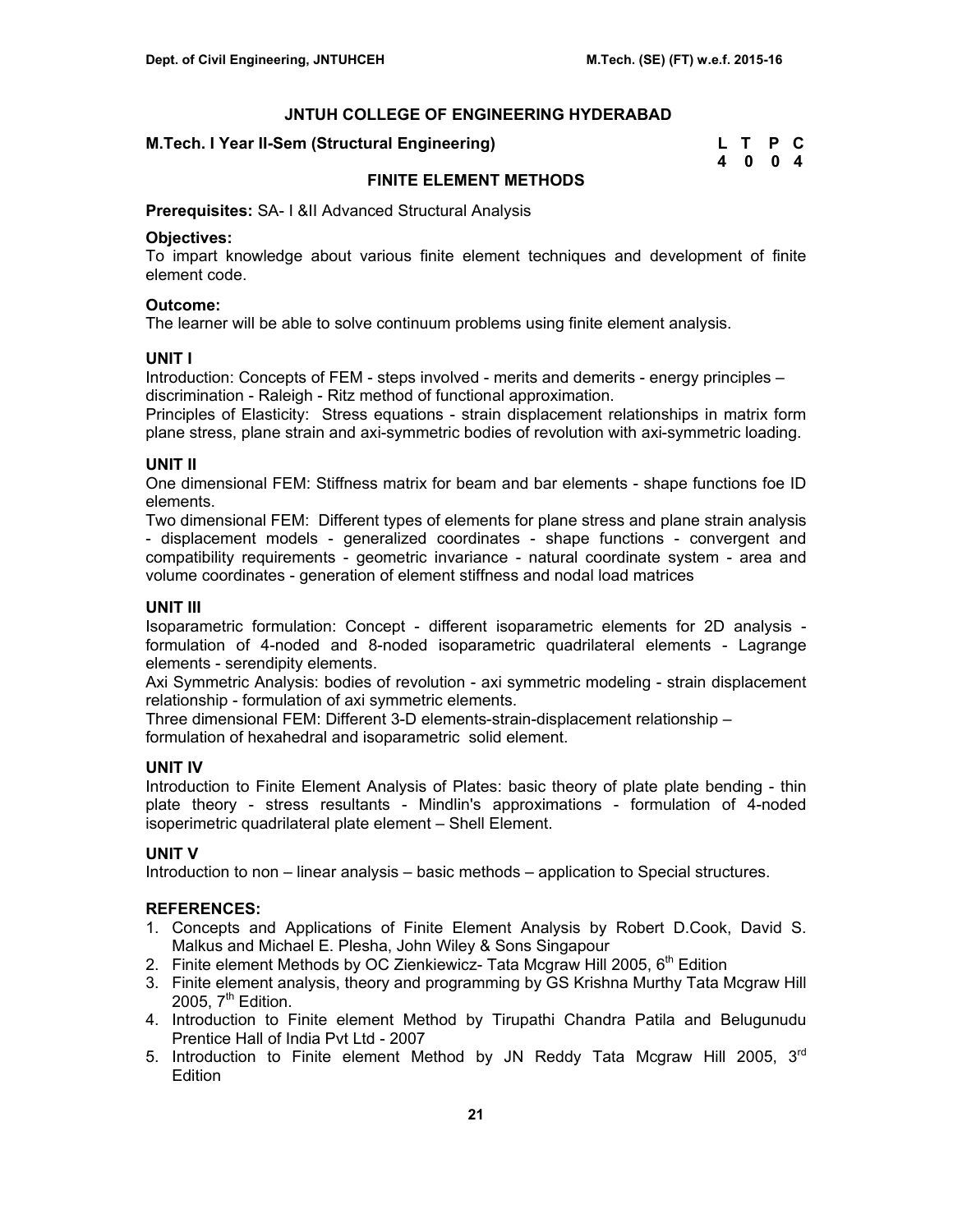## **M.Tech. I Year II-Sem (Structural Engineering)**

| M.Tech. I Year II-Sem (Structural Engineering) | L T P C |  |
|------------------------------------------------|---------|--|
|                                                | 4004    |  |

## **ANALYSIS OF PLATES & SHELLS**

**Prerequisites:** Theory of Elasticity, Structural Analysis

## **Objectives:**

To impart knowledge on the behavior and design of shells and Folded plates.

## **Outcomes:**

The learner will be able to analyse and design the shells and folded plates.

## **UNIT I**

**Small Deflection Theory of Thin Rectangular Plates :** Assumptions – Derivation of governing differential equation for thin plates – Boundary conditions – simply supported plate under sinusoidal load – Navier solution – Application to different cases – Levy's solution for various boundary conditions subjected to different loadings like uniform and hydrostatic pressure.

## **UNIT II**

**Plates on Elastic Foundations :** Governing differential equation – deflection of uniformly loaded simply supported rectangular plate – Navier and Levy type solutions - Large plate loaded at equidistant points by concentrated forces.

## **UNIT III**

**Buckling of Plates:** Governing equation for Bending of plate under the combined action of in-plane loading and lateral loads – Buckling of rectangular plates by compressive forces acting in one and two directions in the middle plane of plate

# **UNIT IV**

Shells – functional behaviour – examples – structural behaviour of shells classification of shells – Definitions – various methods of analysis of shells – merits and demerits of each method – 2D. Membrane equation.

Equations of equilibrium: Derivation of stress resultants – cylindrical shells – Flugges simulations equations.

# **UNIT V**

Introduction to the shells of Double curvatures: Geometry, analysis and design of elliptic paraboloid, conoid and hyperbolic parabolic shapes, inverted umbrella type.

Axi- Symmetrical shells: General equation - Analysis and axi-symmetrical by membrane theory. Application to spherical shell and hyperboloid of revolution cooling towers.

- 1 Design of concrete shell roofs By Billington Tata MC Graw Hill, New York<br>2 Shell Analysis By N.K.Bairagi. Khanna Publishers, New Delhi.
- By N.K.Bairagi. Khanna Publishers, New Delhi.
- 3. Theory of Plates and Shells by Timoshenko- Tata MC Graw Hill, College
- 4. Analysis and design of concrete shell roofs By G.S.Ramaswami. CBS publications.
- 5. Design of concrete shell roofs By Chaterjee. Oxford and IBH.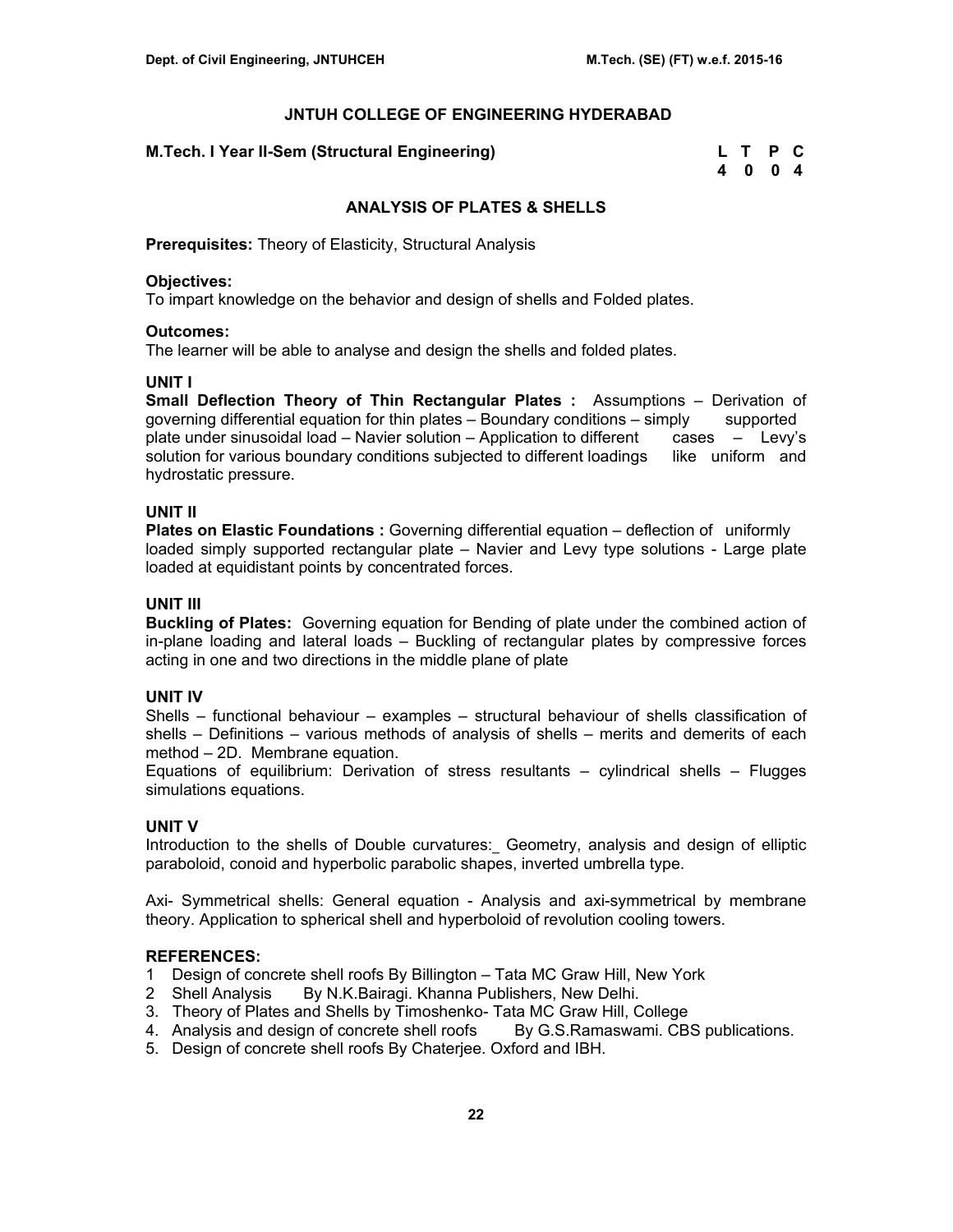**M.Tech. I Year II-Sem (Structural Engineering)** 

| M.Tech. I Year II-Sem (Structural Engineering) | L T P C |  |
|------------------------------------------------|---------|--|
|                                                | 4004    |  |

#### **COMPOSITE MATERIALS (Elective – 5)**

**Prerequisites:** Reinforced Concrete Design

#### **Objectives:**

To impart knowledge on the properties of composite materials, their uses and advantages.

## **Outcomes:**

The learner will be able to understand use of different composite materials and design GRP Box beams.

#### **UNIT - I**

Introduction: Requirements of structural materials, influence of nature of materials in structural form, Nature of structural materials- Homogeneous materials, composite materials.

## **UNIT - II**

Macro mechanical Properties of composite Laminae: Introduction, Assumptions and Idealizations, Stress Strain relationships for composite Laminae- Isotropic, Orthotropic laminae, Strength Characteristics- Basic concepts, Strength hypothesis for isotropic and Orthotropic laminae. Macro mechanical Analysis of composite Laminae: Introduction, Assumptions and Limitations, Stiffness characteristics of glass reinforced laminae- Stress-Strain relationships in continuous, discontinuous fibre laminae, Strength characteristics of glass reinforced laminae- Strengths in continuous, discontinuous fibre laminae.

## **UNIT - III**

Behaviour of Glass Fibre-Reinforced laminates: Introduction, Stiffness characteristics of Laminated composites-Behaviour of Laminated beams and plates, Strength characteristics of Laminated composites- Strength analysis and failure criteria, Effect of inter laminar structures. Glass Reinforced Composites: Introduction, Continuously reinforced laminatesuni-directionally and multi directionally continuously reinforced laminates, Discontinuously reinforced laminates – Stiffness and Strength properties.

## **UNIT - IV**

GRP properties relevant to structural Design: Introduction, Short-term strength and stiffness-Tensile, Compressive, Flexural and Shearing. Long term strength and stiffness properties, Temperature effects, Effect of fire, Structural joints- Adhesive, mechanical, Combinational, Transformed sections.

## **UNIT - V**

Design of GRP Box Beams: Introduction, loading, span and cross-sectional shape, Selection of material, Beam manufacture, Beam stresses, Experimental Behaviour, Effect on Beam performance- Modulus of Elasticity, Compressive Strength, I value, prevention of compression buckling failure, Behaviour under long term loading.

Design of Stressed skinned roof structure: Introduction, loading and material properties, preliminary design, and computer analysis.

- 1. GRP in Structural Engineering M.Holmes and D.J.Just.
- 2. Mechanics of Composite materials and Structures by Madhujith Mukhopadhyay; Universities Press 2007.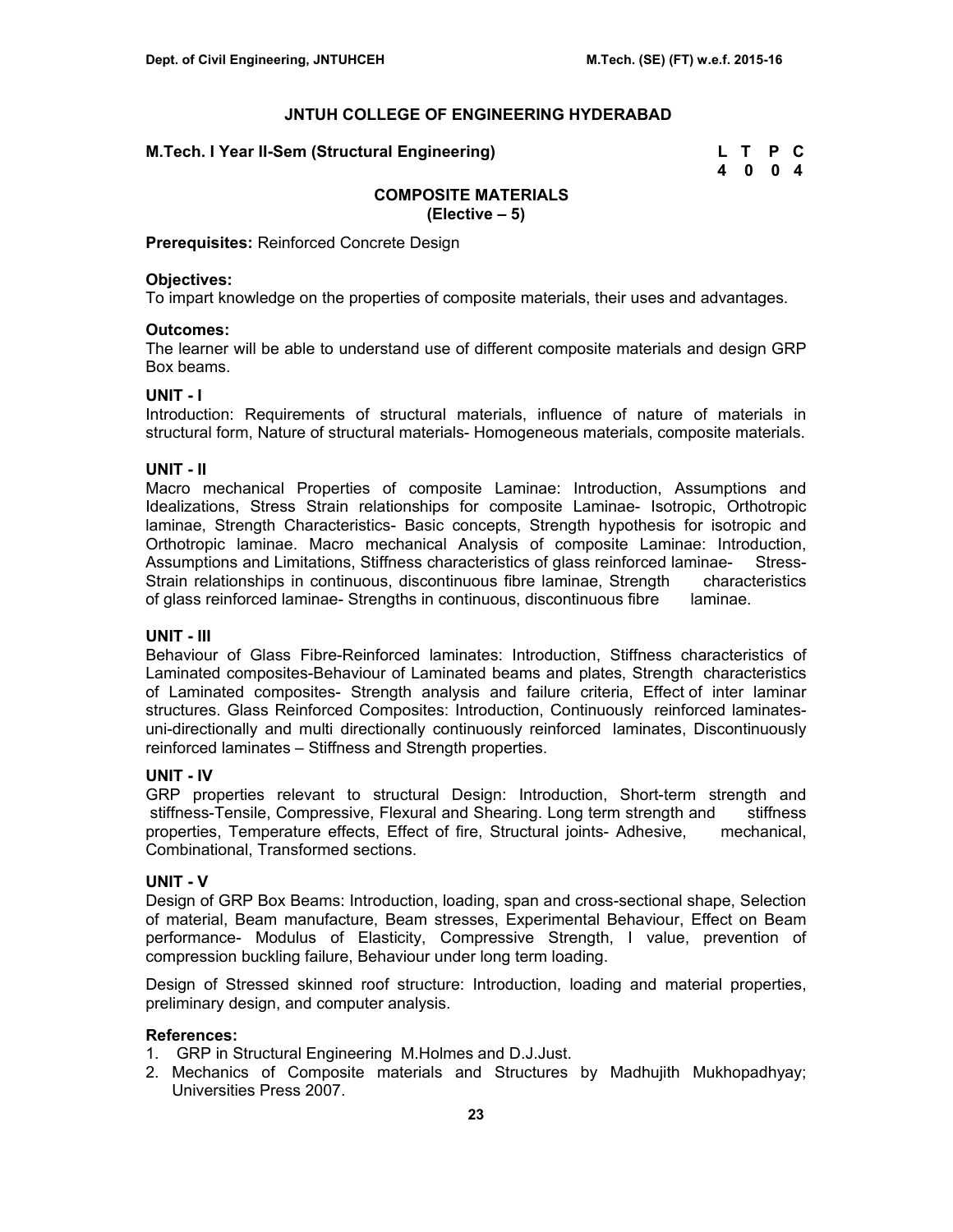| M.Tech. I Year II-Sem (Structural Engineering) | L T P C |  |
|------------------------------------------------|---------|--|
|                                                | 4004    |  |

# **PRINCIPLES OF BRIDGE ENGINEERING (Elective – 5)**

**Prerequisites:** Structural Analysis I &II, Reinforced Concrete Design

## **Objectives:**

To impart knowledge about different types of bridges, their analysis and design for combination of different loading condition as per codal provisions.

## **Outcomes:**

The learner will be in a position to understand and design different types of bridges.

## **UNIT I**

Concrete Bridges: Introduction-Types of Bridges-Economic span length-Types of loading-Dead load-live load-Impact Effect-Centrifugal force-wind loads-Lateral loads-Longitudinal forces-Seismic loads - Discussion of IRC Loadings - Frictional resistance of expansion bearings-Secondary Stresses-Temperature Effect-Erection Forces and effects-Width of roadway and footway-General Design Requirements –

## **UNIT II**

Solid slab Bridges: Introduction-Method of Analysis and Design.

## **UNIT III**

Girder Bridges: Introduction-Method of Analysis and Design-Courbon's Theory, Grillage analogy

# **UNIT IV**

Pre-Stressed Concrete Bridges: Basic principles-General Design requirements-Mild steel reinforcement in prestessed concrete member-Concrete cover and spacing of pre-stressing steel-Slender beams-Composite Section-Propped-Design of Propped Composite Section-Unproped composite section-Two-stage Prestressing-Shrinking stresses-General Design requirements for Road Bridges – Design of Beams and Expansion Joints.

# **UNIT V**

Design of Bearings: Sub-srtucture of bridges: Substructure- Beds block-Piers- Pier Dimensions- Design loads for piers- Abutments- Design loads for Abutments.

- 1. Essentials of Bridge Engineering by D.Johnson Victor, Oxford and IBH Publishing Co. Pvt. Ltd
- 2. Design of Concrete Bridges by M.G.Aswani, V.N.Vazirani and M.M.Ratwani. Khanna Publications 2004
- 3. Bridge Deck Behaviour by E.C.Hambly.
- 4. Concrete Bridge Design and Practice by V.K.Raina Tata Mc Graw Hill Publishing co
- 5. Bridge Engineering by Ponnusamy Tata Mc Graw Hill Publishing co
- 6. Design of Bridges by N.Krishna Raju, Oxford and IBH Publishing Co. Pvt. Ltd
- 7. Bridge Engineering by V.V.Sastry, DhanPat Rai & Co.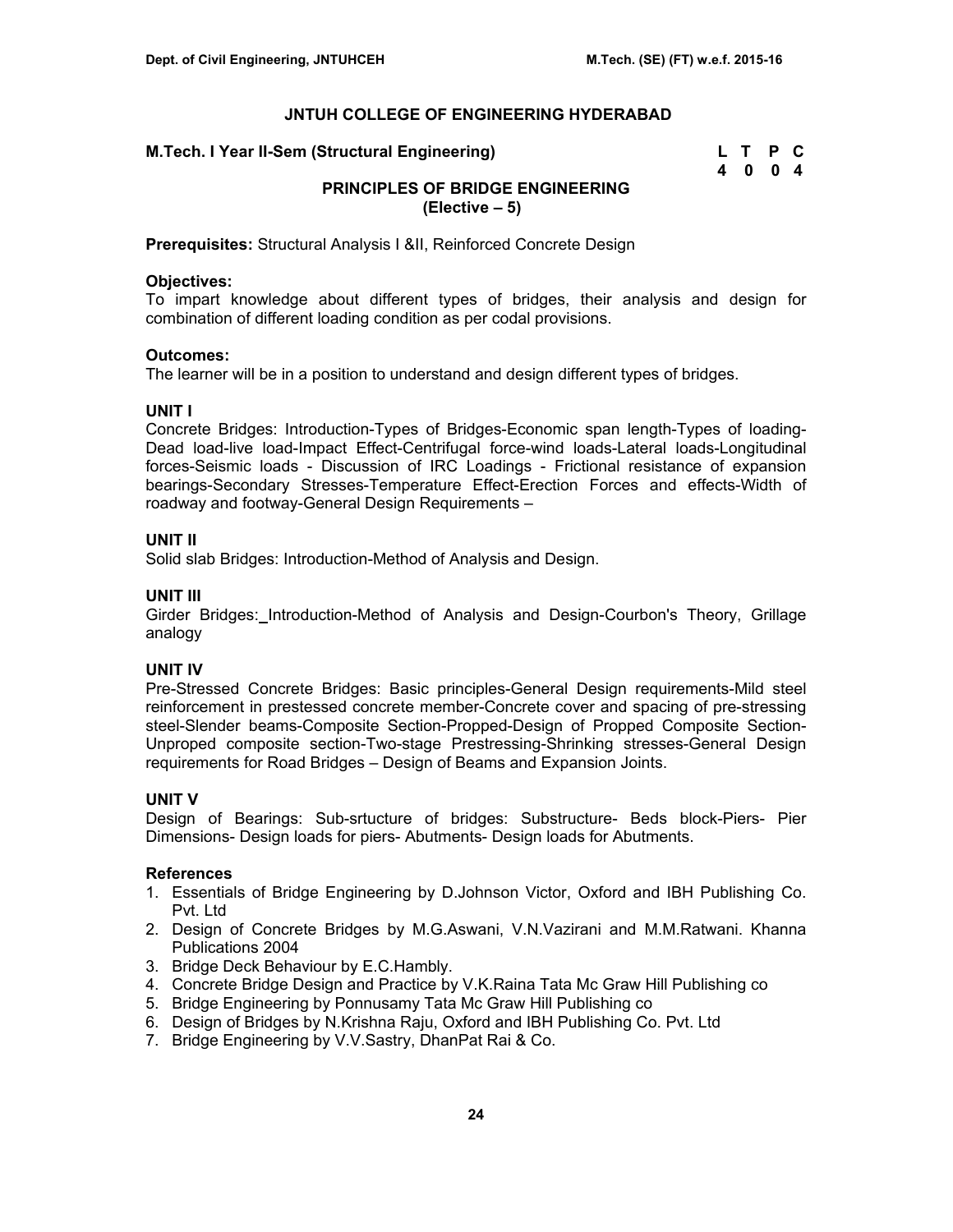**M.Tech. I Year II-Sem (Structural Engineering)** 

| M.Tech. I Year II-Sem (Structural Engineering) | L T P C |  |
|------------------------------------------------|---------|--|
|                                                | 4004    |  |

## **REHABILITATION AND RETROFITING OF STRUCTURES (Elective – 6)**

**Prerequisites:** Reinforced Concrete Design, Steel Design, Concrete Technology

## **Objectives:**

To impart knowledge about different types of determination of structures testing the structures for the deter ration of structures testing the structures for the diagnosis defects and different types of repairing methods.

## **Outcomes:**

The learner will be understand about different types of distresses in structures, their causes, testing of structures for different problems and suggest suitable repair method.

## **UNIT – I**

Introduction – Deterioration of Structures – Distress in Structures – Causes and Prevention. Mechanism of Damage – Types of Damage.

# **UNIT – II**

Corrosion of Steel Reinforcement – Causes – Mechanism and Prevention. Damage of Structures due to Fire – Fire Rating of Structures – Phenomena of Desiccation.

## **UNIT – III**

Inspection and Testing – Symptoms and Diagnosis of Distress - Damage assessment – NDT.

# **UNIT – IV**

Repair of Structure – Common Types of Repairs – Repair in Concrete Structures – Repairs in Under Water Structures – Guniting – Shot Create – Underpinning. Strengthening of Structures – Strengthening Methods – Retrofitting – Jacketing.

# **UNIT – V**

Health Monitoring of Structures – Use of Sensors – Building Instrumentation.

- 1. Concrete Technology by A.R. Santakumar, Oxford University press
- 2. Defects and Deterioration in Buildingts, E F & N Spon, London
- 3. Non-Destructive Evaluation of Concrete Structures by Bungey Surrey University Press
- 4. Maintenance and Repair of Civil Structures, B.L. Gupta and Amit Gupta, Standard Publications.
- 5. Concrete Repair and Maintenance Illustrated, RS Means Company Inc W. H. Ranso, (1981)
- 6. Building Failures : Diagnosis and Avoidance, EF & N Spon, London, B. A. Richardson, (1991).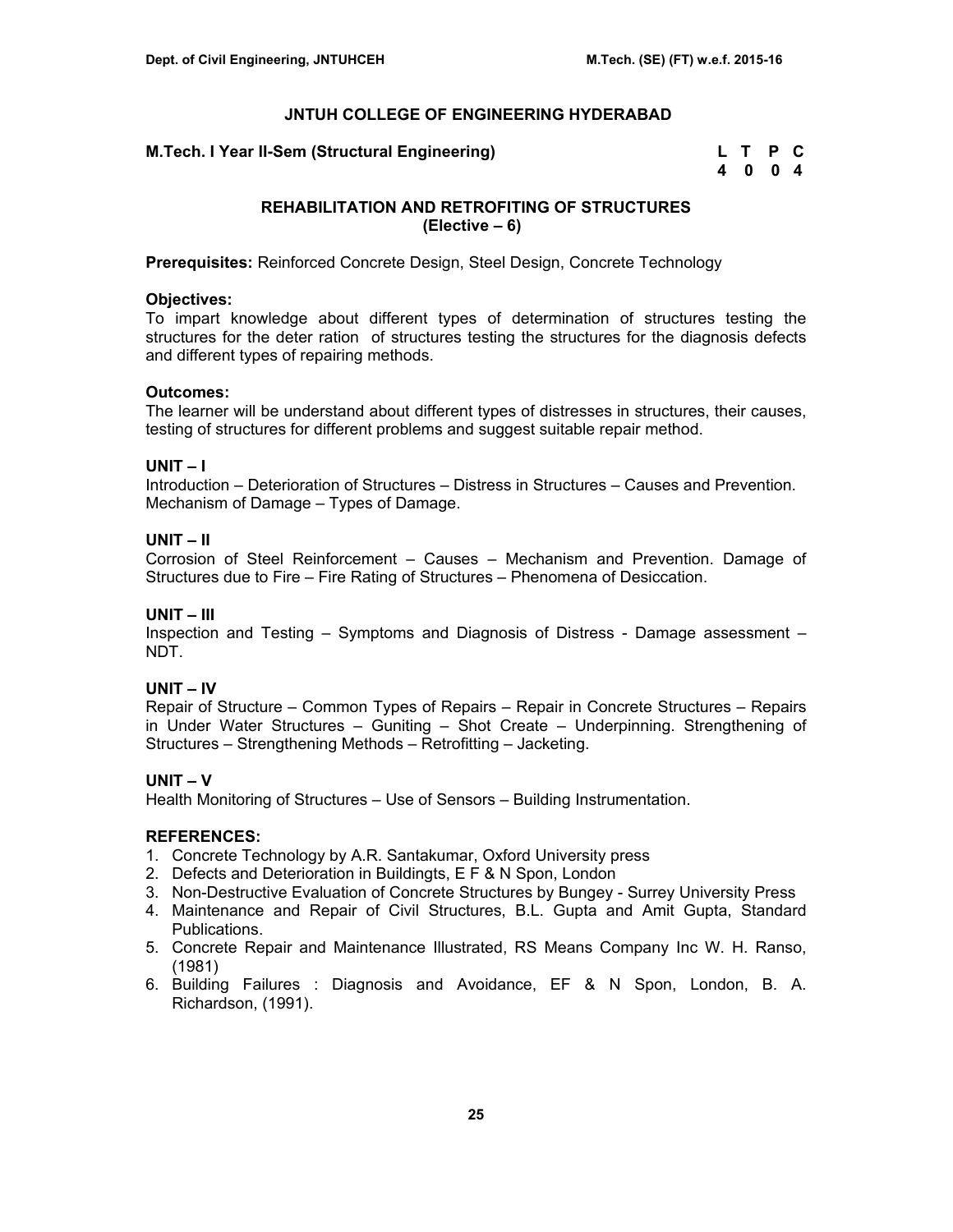| M.Tech. I Year II-Sem (Structural Engineering) | L T P C |  |
|------------------------------------------------|---------|--|
|                                                | 4 0 0 4 |  |

# **EARTHQUAKE RESISTANT DESIGN OF BUILDINGS (Elective – 6)**

**Prerequisites:** Structural Dynamics, Reinforced Concrete Design

## **Objectives:**

To impart knowledge on the seismology and behavior of buildings during earthquakes.

**Outcomes :** The learner will be able to analyse and design buildings to resist seismic forces.

## **UNIT - I**

Engineering Seismology: Earthquake phenomenon cause of earthquakes-Faults- Plate tectonics- Seismic waves- Terms associated with earthquakes-Magnitude/Intensity of an earthquake-scales-Energy released-Earthquake measuring instruments-Seismoscope, Seismograph, accelerograph-Characteristics of strong ground motions- Seismic zones of India.

Introduction-Functional planning-Continuous load path-Overall form-simplicity symmetry-elongated shapes-stiffness and strength - Seismic design requirements-regular and irregular configurations-basic assumptions.

## **UNIT - II**

Conceptual Design - Horizontal and Vertical Load Resisting Systems - System and Members for Lateral Loads and High Rise / Tall Structures.

Twisting of Buildings – Flexible Building and Rigid Building Systems.

Strength and Stiffness – Ductility – Definition – Ductility Relationships – Choice of construction Materials – Unconfined Concrete & Confined Concrete – Masonry, Steel Structures. Design Earthquake Loads – Basic Load Combinations – Permissible Stresses.

Seismic Methods of Analysis – Static Method – Equivalent Lateral Force Method. Dynamic Analysis – Response Spectrum Method – Modal Analysis Torsion.

# **UNIT - III**

Introduction to Earthquake Resistant Design – Seismic Design Requirements and Methods. RC Buildings – IS Code based Method.- Vertical Irregularities – Mass Irregularity Torsional Irregularity - Plan Configuration Problem - Design Lateral Force, Base Shear Evaluation – Lateral Distribution of Base Shear – Structural Walls Strategies and the Location of Structural Walls – Sectional Shapes – Behaviour of Unreinforced and Reinforced Masonry Walls – Behaviour of Walls Box Action and Bands – Behaviour of infill Walls - Non Structural Elements – Failure Mechanism of Nonstructural Elements – Effects of Nonstructural Elements on Structural System – Analysis – Prevention of Damage to Nonstructural Elements – Isolation of Non-Structures.

# **UNIT - IV**

**Design of Shear walls:** Classification according to Behavior, Loads in Shear walls, Design of Rectangular and Flanged Shear walls, Derivation of Formula for Moment of Resistance of Rectangular Shear walls – Coupled Shear Walls. Introduction to non-linear static Oush Over Analysis.

## **UNIT - V**

**Ductility Considerations in Earthquake Resistant Design of RC Buildings**: Introduction-Impact of Ductility- Requirements for Ductility- Assessment of Ductility- Factors affecting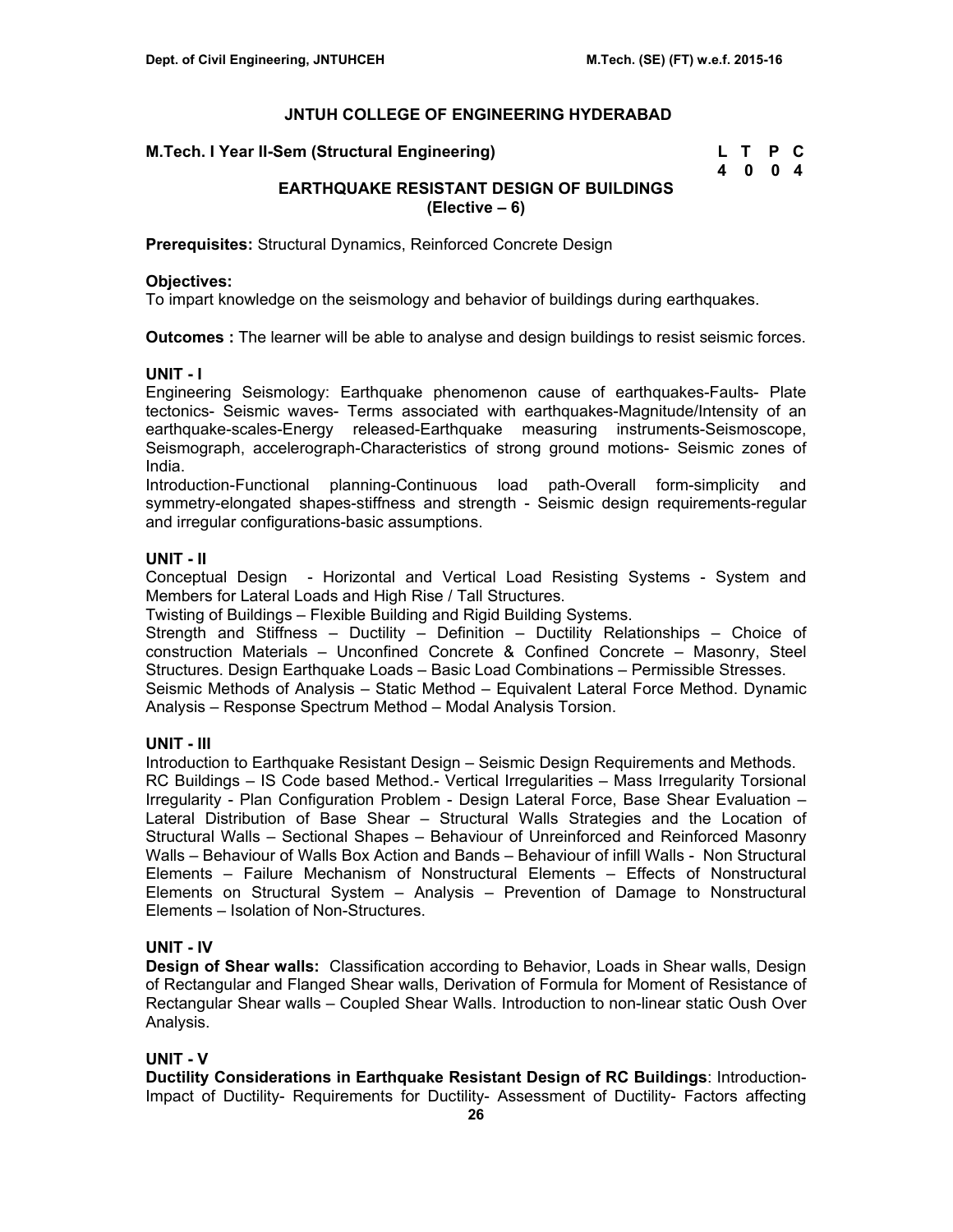Ductility- Ductile detailing considerations as per IS 13920. Behavior of beams, columns and joints in RC buildings during earthquakes-Vulnerability of open ground storey and short columns during earthquake- Seismic Evaluation and Retrofitting.

Capacity Based Design: Introduction to Capacity Design, Capacity Design for Beams and Columns-Case studies.

## **REFERENCES :**

- 1. Earthquake Resistant Design of structures S. K. Duggal, Oxford University Press
- 2. Earthquake Resistant Design of structures Pankaj Agarwal and Manish Shrikhande, Prentice Hall of India Pvt. Ltd.
- 3. Seismic Design of Reinforced Concrete and Masonry Building T. Paulay and M.J.N. Priestly, John Wiley & Sons
- 4. Masory and Timber structures including earthquake Resistant Design –Anand S.Arya, Nem chand & Bros
- 5. Earthquake –Resistant Design of Masonry Building –Miha Tomazevic, Imperial college Press.
- 6. Design of Reinforced Concrete Structures by N.Subramanian, Oxford University Press.
- 7. Earthquake Tips Learning Earthquake Design and Construction C.V.R. Murty

## **Reference Codes:**

- 1. IS: 1893 (Part-1) -2002. "Criteria for Earthquake Resistant Design of structures." B.I.S., New Delhi.
- 2. IS:4326-1993, " Earthquake Resistant Design and Construction of Building", Code of Practice B.I.S., New Delhi.
- 3. IS:13920-1993, " Ductile detailing of concrete structures subjected to seismic force" Guidelines, B.I.S., New Delhi.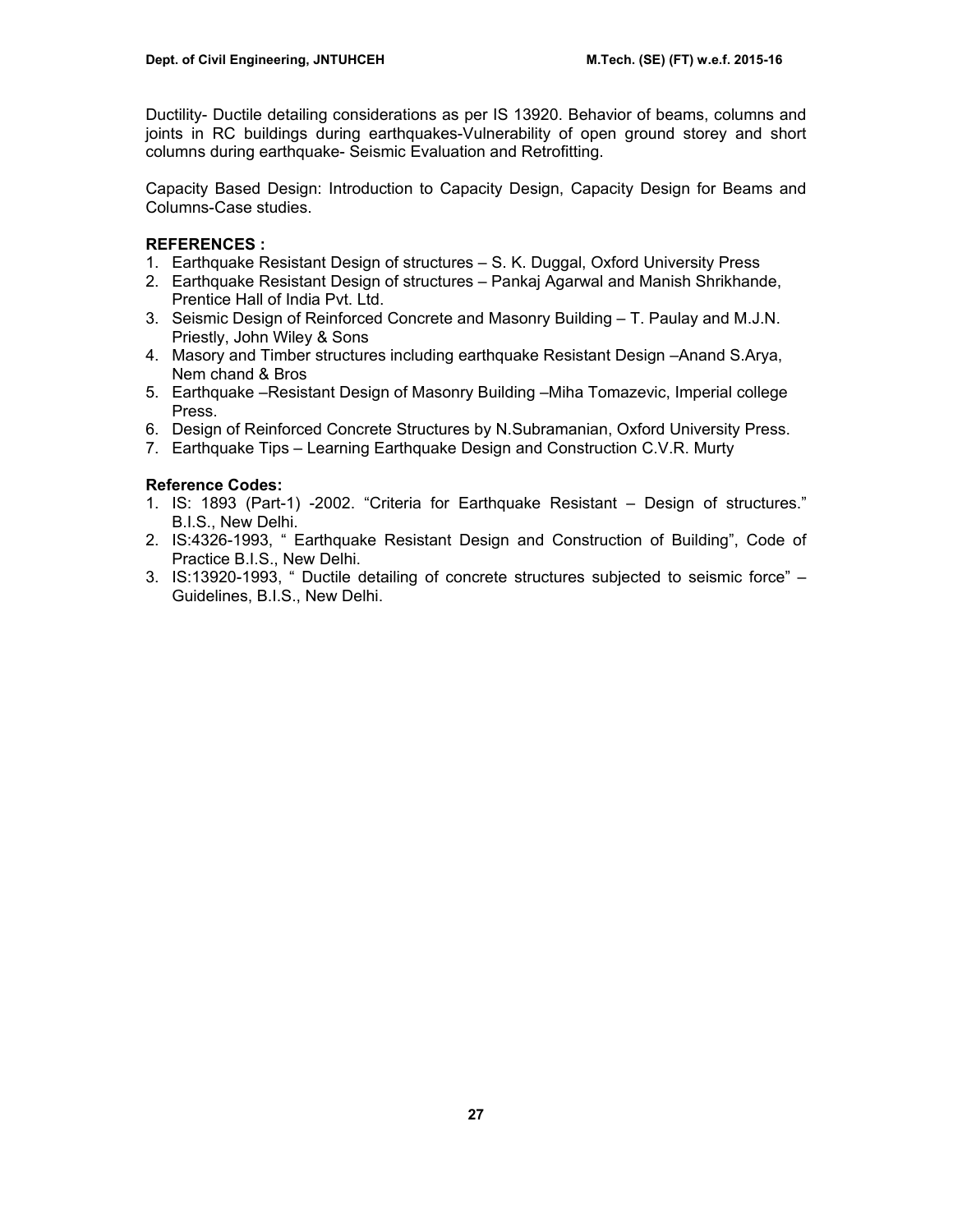| M.Tech. I Year II-Sem (Structural Engineering) | L T P C |  |
|------------------------------------------------|---------|--|
|                                                | 4004    |  |

# **ADVANCED STEEL DESIGN (Elective – 7)**

**Prerequisites:** Design of Steel Structures & Structural Analysis

## **Objectives:**

To impart knowledge on behavior and design of various connections, industrial and steel girders.

**Outcomes:** The learner will be able to design different steel structures.

## **UNIT I:**

**SIMPLE CONNECTIONS – RIVETED, BOLTED PINNED AND WELDED CONNECTIONS :** Riveted Connections – Bolted Connections –Load Transfer Mechanism – Failure of Bolted Joints – Specifications for Bolted Joints – Bearing – Type Connections – Tensile Strength of Plate – Strength and Efficiency of the Joint – Combined Shear and Tension – Slip-Critical connections – Prying Action – Combined Shear and Tension for Slip-Critical Connections. Design of Groove Welds - Design of Fillet Welds – Design of Intermittent Fillet Welds – Failure of Welds.

## **UNIT II:**

**ECCENTRIC AND MOMENT CONNECTIONS :** Introduction – Beams – Column Connections – Connections Subjected to Eccentric Shear – Bolted Framed Connections – Bolted Seat Connections – Bolted Bracket Connections. Bolted Moment Connections – Welded Framed Connections- Welded Bracket Connections – Moment Resistant Connections.

## **UNIT III: ANALYSIS AND DESIGN OF INDUSTRIAL BUILDINGS:**

Dead loads, live loads and wind loads on roofs. Design wind speed and pressure, wind pressure on roofs; wind effect on cladding and louvers; Design of angular roof truss, tubular truss, truss for a railway platform.Design of purlins for roofs, design of built up purlins, design of knee braced trusses and stanchions. Design of bracings.

## **UNIT IV: DESIGN OF STEEL TRUSS GIRDER BRIDGES:**

Types of truss bridges, component parts of a truss bridge, economic Proportions of trusses, self weight of truss girders, design of bridge Compression members, tension members; wind load on truss girder Bridges; wind effect on top lateral bracing; bottom lateral bracing; portal Bracing; sway bracing.

## **UNIT V: DESIGN OF STEEL BUNKERS AND SILOS :**

Introduction – Janssen's Theory – Airy's Theory – Design of Parameters – Design Criteria – Analysis of Bins – Hopper Bottom – Design of Bins.

- 1. Design of Steel Structures. P.Dayaratnam, Publisher : S. Chand, Edition 2011-12.
- 2. Design Steel Structures Volume II, Dr. Ramachandra & Vivendra Gehlot Scientitic Publishes Journals Department..
- 3. Limit State Design of Steel Structures S.K. Duggal Mc Graw Hill Education Private Ltd. NewDelhi.
- 4. Design of Steel Structures Galyord & Gaylord, Publisher : Tata Mc Graw Hill, Education. Edition 2012.
- 5. Indian Standard Code IS 800-2007.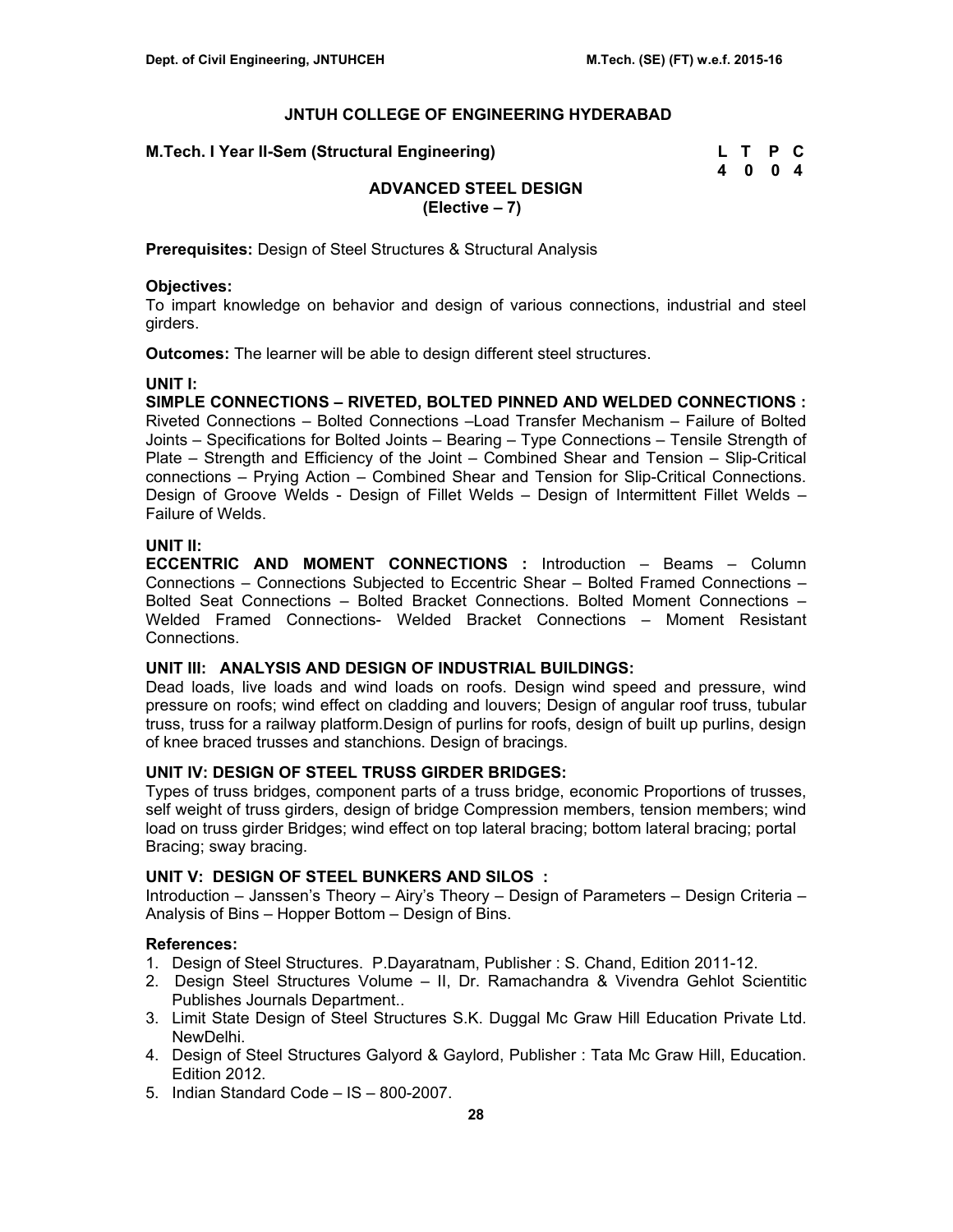**M.Tech. I Year II-Sem (Structural Engineering)** 

| M.Tech. I Year II-Sem (Structural Engineering) | L T P C |  |
|------------------------------------------------|---------|--|
|                                                | 4004    |  |

# **PLASTIC ANALYSIS AND DESIGN (Elective – 7)**

**Prerequisites:** Design of Steel Structures & Structural Analysis I & II

## **Objectives:**

To impart knowledge on the analysis of steel structures like continuous beams, steel frames and connection, using Plastic Analysis.

## **Outcomes:**

The learner will be able to design continuous beams and steel frames.

# **UNIT – I**

Analysis of Structures for Ultimate Load: Fundamental Principles – statical method of Analysis – Mechanism method of analysis – Method of analysis, Moment check – Carry over factor – Moment Balancing Method.

## **UNIT - II**

Design of Continuous Beams: Continuous Beams of uniform section throughout – Continuous Beams with different cross-sections.

## **UNIT - III**

Secondary Design Problems: Introduction – Influence of Axial force on the plastic moment – influence of shear force – local buckling of flanges and webs – lateral buckling – column stability.

# **UNIT - IV**

Design of Connections: Introduction – requirement for connections – straight corner connections – Haunched connection – Interior Beam-Column connections.

# **UNIT - V**

Design of Steel Frames: Introduction – Sinole span frames – simplified procedures for Sinole span frames – Design of Gable frames with Haunched Connection. Ultimate Deflections: Introduction – Deflection at ultimate load – Deflection at working load – Deflections of Beams and Single span frames.

- 1. Plastic Design of Steel Frames, L.S.Beedle.
- 2. Plastic Analysis, B.G.Neal.
- 3. Plastic Analysis, Horve.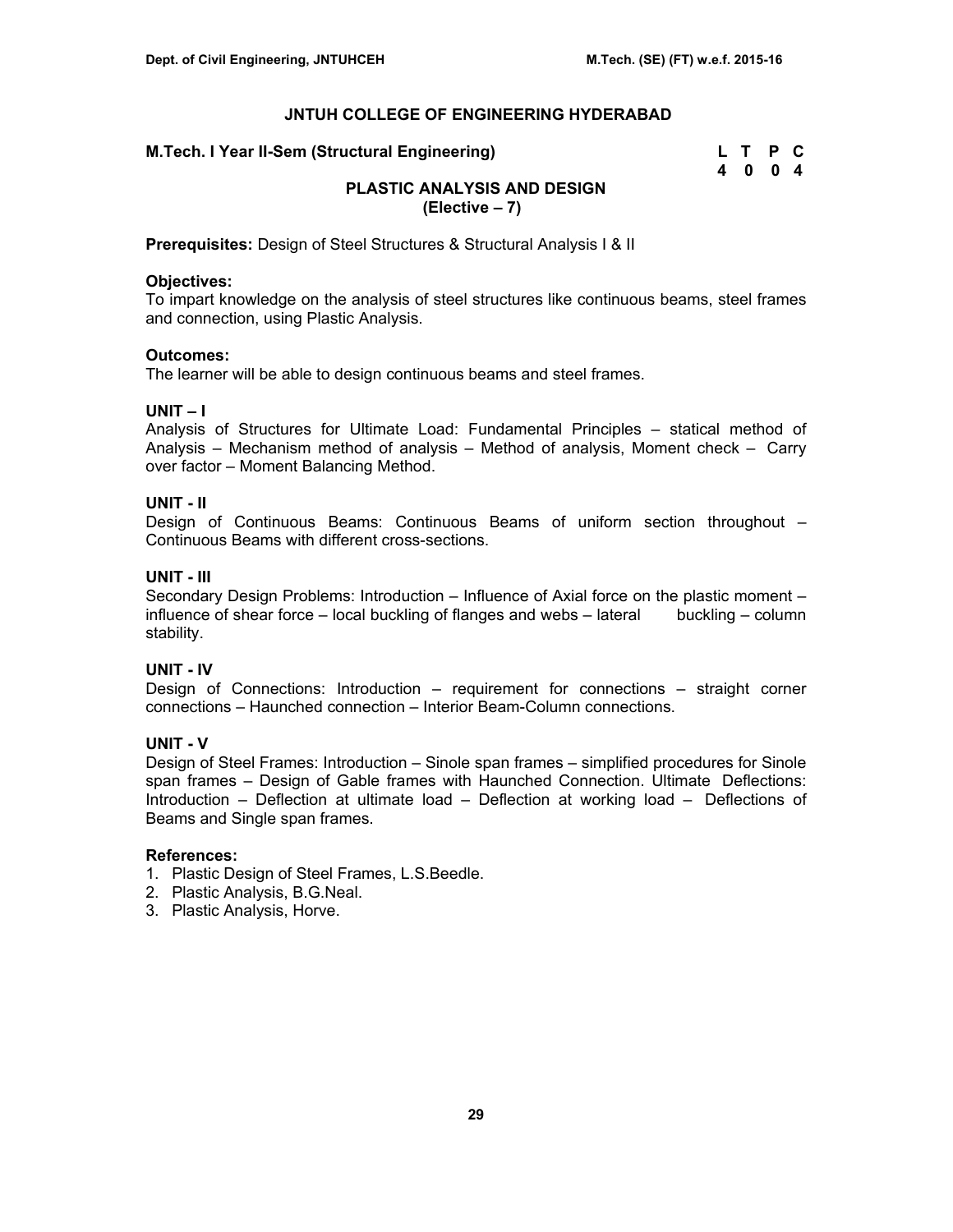| M.Tech. I Year II-Sem (Structural Engineering) | L T P C |  |
|------------------------------------------------|---------|--|
|                                                | 4004    |  |

# **DESIGN OF INDUSTRIAL STRUCTURES (Elective – 7)**

**Prerequisites:** Design of Steel Structures & Structural Analysis

#### **Objectives:**

To impart knowledge about different types of industrial structures their analysis and design for different conditions as per codal provision.

#### **Outcomes:**

The learner will be able to plan different types of industrial structures such as cold framed members, RC buckers, Soil, Chimneys. Cylindrical shells and design them.

## **UNIT 1**

Planning of Industrial Structures – types of industrial structures – different components of industrial structures – Bracings of Industrial Buildings – Design of Steel Industrial Buildings.

## **UNIT 2**

Thin Walled / Cold Formed Steel Members : Definitions – Local Bucking of Thin-Elements-Post Buckling of Thin-Elements – Light Guage Steel Columns and Compression Members – Form-Factor for Columns and Compression Members – Behaviour of Stiffened Elements Under Uniform Compression – Multiple Stiffened Compression Elements –Effective Length of Light Gauge Steel Compression Members – Light Gauge Steel Tension Members.

## **UNIT 3**

RC Bunkers & Silos : Introduction – Janssen's Theory – Airy's Theory – Design of Square, Rectangular and Circular Bunkers ; Design of Silos.

## **UNIT 4**

RC Chimneys : Introduction – Wind Pressure – Stresses in Chimney Shaft Due to Self-Weight and Wind – Stresses in Horizontal Reinforcement Due to Wind Shear – Stresses Due to Temperature Difference – Combined Effect of Self Load, Wind and Temperature – Temperature Stresses in Horizontal Reinforcement Problems.

## **UNIT 5**

Design Principles of Cylindrical Shells & Design Problems.

- 1. Advanced Reinforced Concrete Design, By N. Krishna Raju (CBS Publishers & Distributors) 2005.
- 2. Design of Steel Structures, By Ram Chandra and Virendra Gehlot vol-II, 2007.
- 3. Design of Steel Structures, By Duggal Tata McGraw-Hill publishers 2010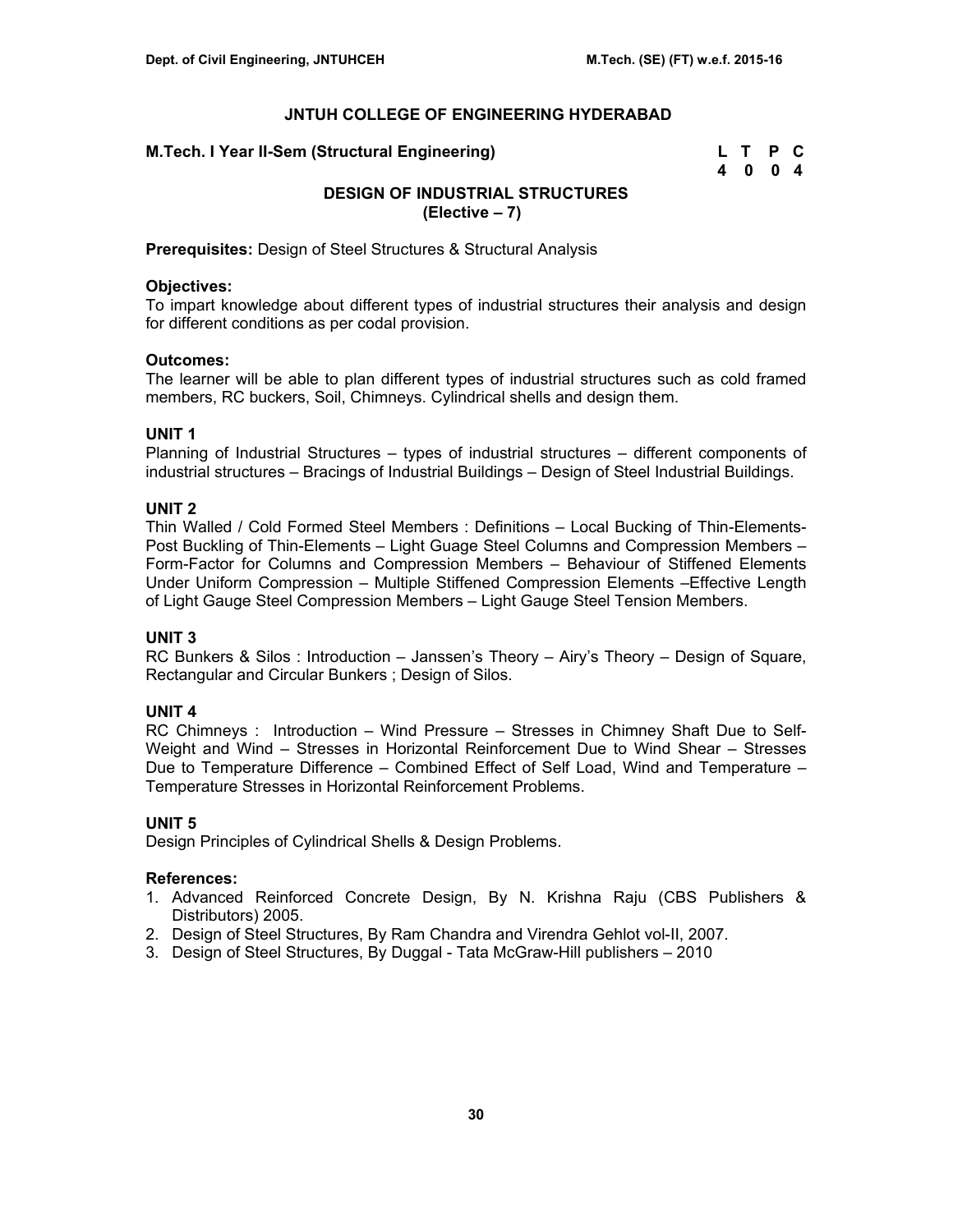**M.Tech. I Year II-Sem (Structural Engineering)** 

| M.Tech. I Year II-Sem (Structural Engineering) | L T P C |  |
|------------------------------------------------|---------|--|
|                                                | 4 0 0 4 |  |

## **DESIGN OF PRESTRESSED CONCRETE STRUCTURES (Elective – 8)**

**Prerequisites:** Reinforced Concrete Design & Structural Analysis

## **Objectives:**

To impart knowledge on basics of prestressing and designing of different structural elements using Prestressing techniques.

## **Outcomes:**

The learner will be able to understand the prestressing techniques, design the various structural elements using Prestressing techniques.

## **UNIT I:**

**Introduction –** Prestressing Systems – Pretensioning Systems – Postensioning Systems – High Strength Steel and Concrete - Analysis of Prestress - Resultant Stresses at a Section – Pressure Line or Thrust Line – Concept of Load Balancing - Losses of Prestress – Loss Due to Elastic Deformation of Concrete – Shrinkage of Concrete – Creep – Relaxation of Stress in Steel – Friction – Anchorage Slip.

## **UNIT II:**

**DEFLECTIONS OF PRESTRESSED CONCRETE MEMBERS :** Importance of Control of Deflections – Factors Influencing Deflection – Short-term Deflections of Uncracked Members – Prediction of Long-time Deflections – Deflections of Cracked Members – Requirements of IS 1343-2012.

**Ultimate Flexural Strength of Beams:** Introduction, Flexural theory using first principles – Simplified Methods – Ultimate Moment of Resistance of untensioned Steel.

## **UNIT III:**

**COMPOSITE CONSTRUCTIONS:** Introduction, Advantages, Types of Composite Construction, Analysis of Composite beams- Differential shrinkage- Ultimate Flexural and shear strength of composite sections- Deflection of Composite Beams. Design of Composite sections.

## **UNIT IV:**

**PRESTRESSED CONCRETE SLABS:** Types Of Prestressed Concrete Floor Slabs**-** Design of Prestressed Concrete One Way and Two Way Slabs.

**Prestressed Concrete Pipes and Poles :** Circular prestressing- Types of Prestressed Concrete Pipes- Design of Prestressed Concrete Pipes - Prestressed Concrete Poles.

## **UNIT V:**

**CONTINUOUS BEAMS:** Advantage of Continuous Members – Effect of Prestressing Inderterminate Structures – Methods of Achieving Continuity – Methods of Analysis of Secondary Moments – Concordant Cable Profile – Guyon's Theorem. Redistribution of moments in a continuous beam.

**Anchorage Zone Stresses in Beams** : Introduction, Stress distribution in End Block – Anchorage zone stresses –Magnel's method- Guyon's Method - Anchorage zone Reinforcement.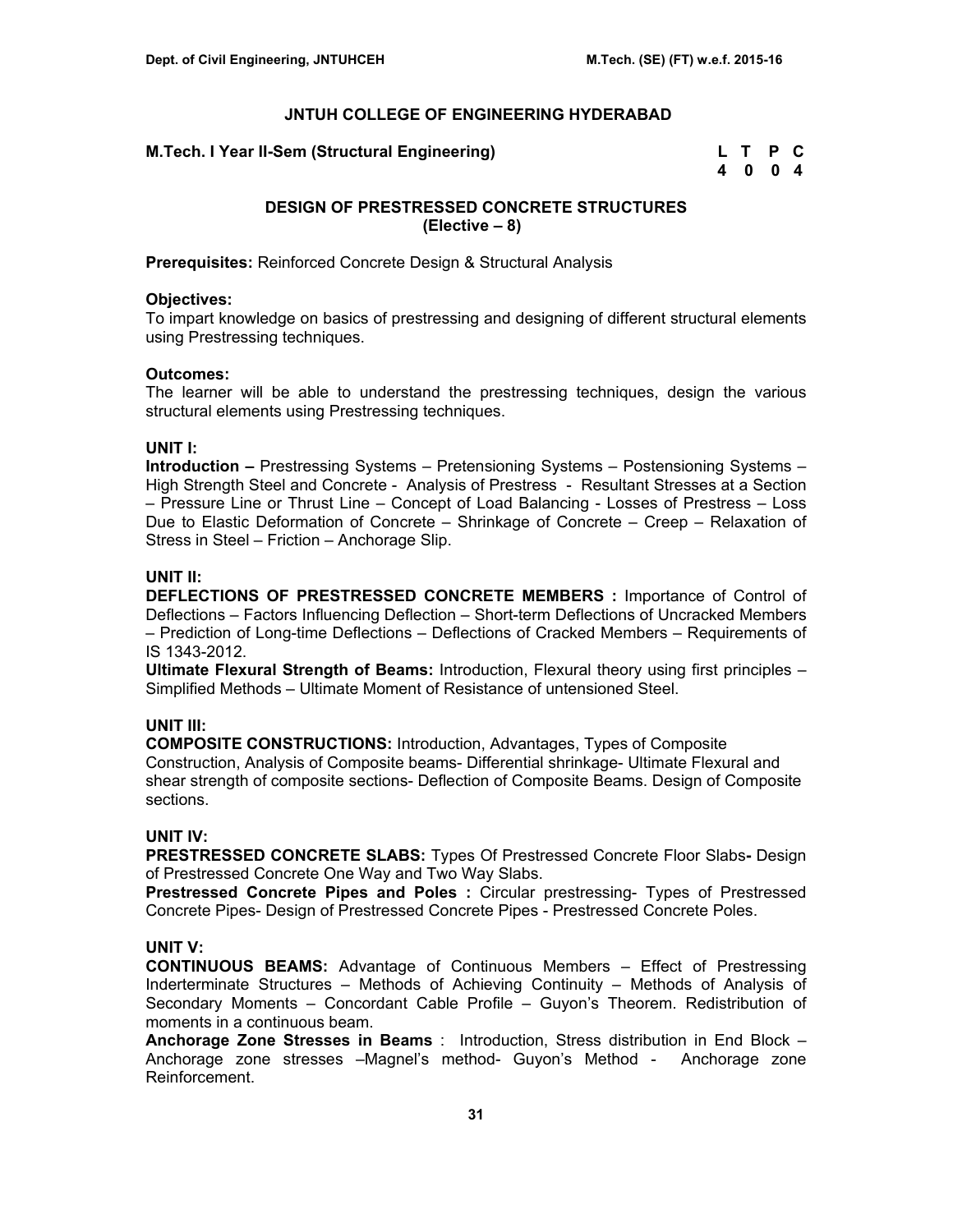- 1. Prestressed Concrete by Krishna Raju Fifth Edition Tata Mc Graw Hill Book Co ., New Delhi.
- 2. Design of Prestress Concrete Structures by T.Y. Lin and Burn, John Wiley, New York.
- 3. Prestressed Concrete by N. Rajagopalan, Narosa Publishing House
- 4. IS 1343 -2012, Prestressed Concrete Code of Practice, Bureau of Indian Standards.
- 5. Prestressed Concrete: Analysis and Design Practice by Karuna Moy Ghosh, Prentice Hall of India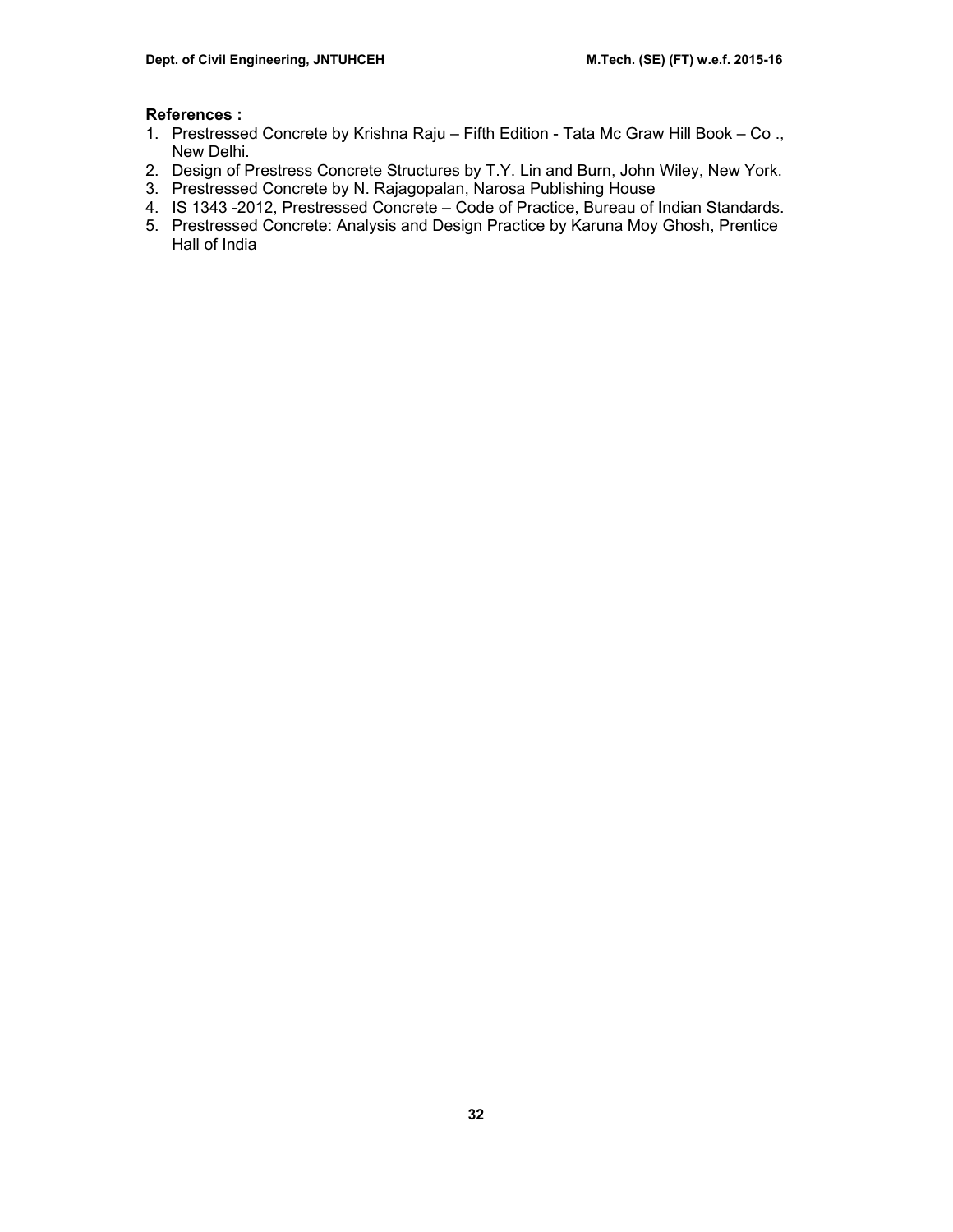| M.Tech. I Year II-Sem (Structural Engineering) | L T P C |  |
|------------------------------------------------|---------|--|
|                                                | 4 0 0 4 |  |

# **STABILITY OF STRUCTURES (Elective – 8)**

**Prerequisites:** Theory of Elasticity & Advanced Structural Analysis

## **Objectives:**

To impart knowledge on the elastic, inelastic buckling and torsional buckling of structures.

## **Outcomes:**

The learner will be able to understand buckling of bars and frames.

## **UNIT – I**

Beam Columns: Differential equations for beam columns- beam columns with concentrated loads – continuous lateral loads-couples- beam columns with built in ends – continuous beams with axial load – application of trigonometrically series – Effects of initial curvature on deflections – Determination of allowable stresses.

## **UNIT - II**

Elastic Buckling of bars and frames: Elastic Buckling of straight columns – Effect of shear stress on buckling – Eccentrically and laterally loaded columns- Buckling of frames-large deflections of buckled bars-Energy methods- Buckling of bars on elastic foundations- Buckle line of bar with intermediate compressive forces - Buckling of bars with change in crosssection – Effect of shear force on critical load- built up columns.

# **UNIT - III**

In Elastic Buckling: Buckle line of straight bar- Double modulus theory – Tangent modulus theory, Inelastic lateral Buckling. Experiments and design formulae: Experiments on columns – Critical stress diagram – Empirical formulae for design – various end conditions

# **UNIT - IV**

Torsion Buckling: Pure torsion of thin walled bars of open cross section – Non-uniform torsion of thin walled bars of open cross section- Torsional buckling – Buckling by torsion and flexure.

# **UNIT – V**

Lateral buckling of simply supported Beams: Beams of Rectangular cross-section subjected to pure bending. Buckling of simply supported Rectangular plates: Derivation of equation of plate subjected to constant compression in one and two directions.

- 1. Theory of elastic Stability by Timshenko & Gere-Mc Graw Hill
- 2. Stability of metallic structures by Blunch- Mc Graw Hill
- 3. Theory of Beam- Columns Vol I by Chem. & Atste Mc. Graw Hill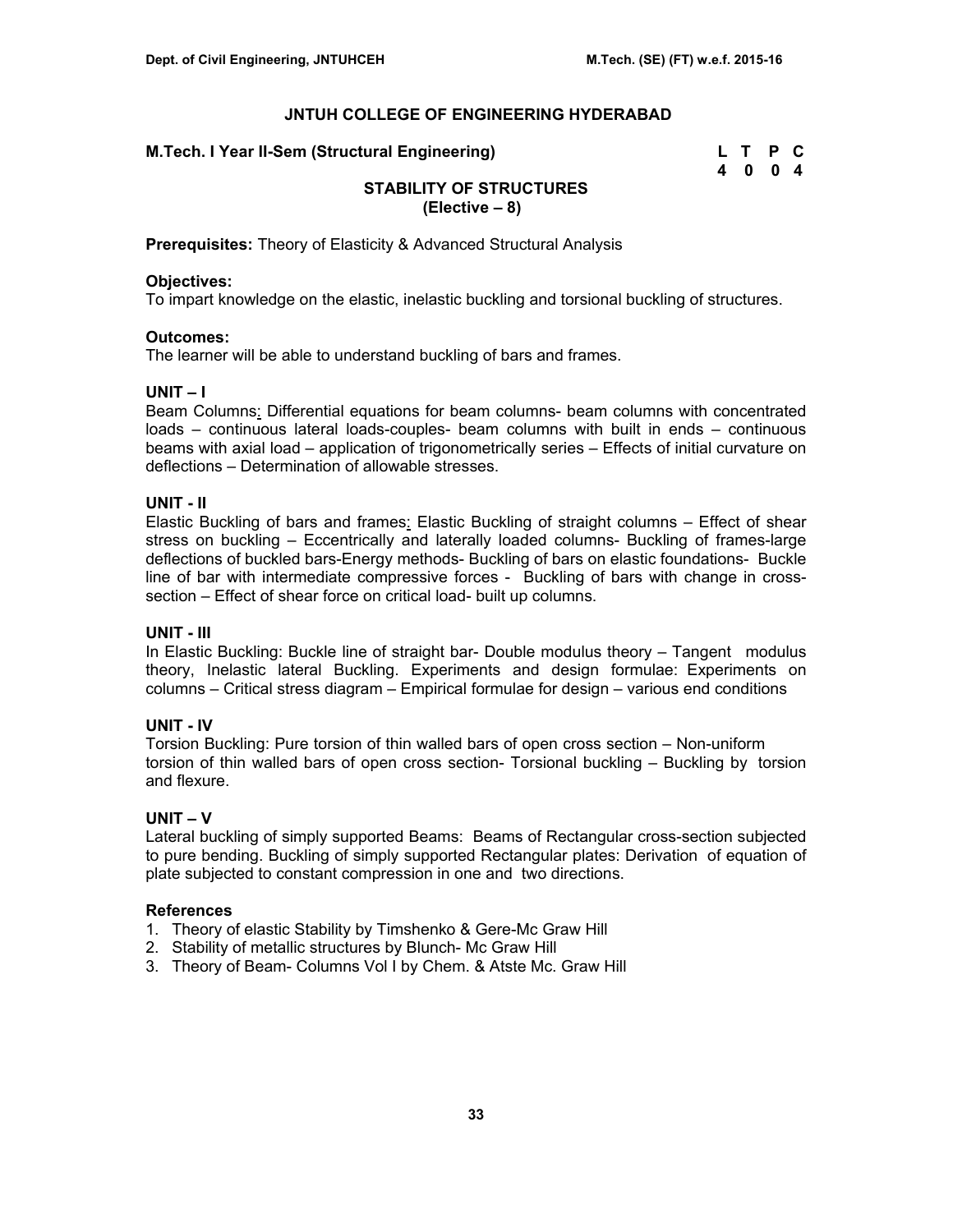## **M.Tech. I Year II-Sem (Structural Engineering)**

| M.Tech. I Year II-Sem (Structural Engineering) | L T P C            |  |
|------------------------------------------------|--------------------|--|
|                                                | $0 \t 0 \t 4 \t 2$ |  |

## **CAD LABORATORY**

**Prerequisites:** Advanced Structural Analysis

## **Objectives:**

To impart knowledge on the use of various softwares

## **Outcomes:**

The learner will be able to understand and design the structures using the software.

- 1. Program for design of slabs. Using Excel
- 2. Program for design of beams. Using Excel
- 3. Program for design of column using Excel
- 4. Analysis of truss using STAAD Pro
- 5. Analysis of Multistoreyed space frame, using STAAD Pro, ETABS
- 6. Analysis of Bridge deck slab
- 7. Analysis of Plane frames using STAAD. Pro.
- 8. Program for Design of a combined footing using ETABS Excel
- 9. Program for Design of column using Excel.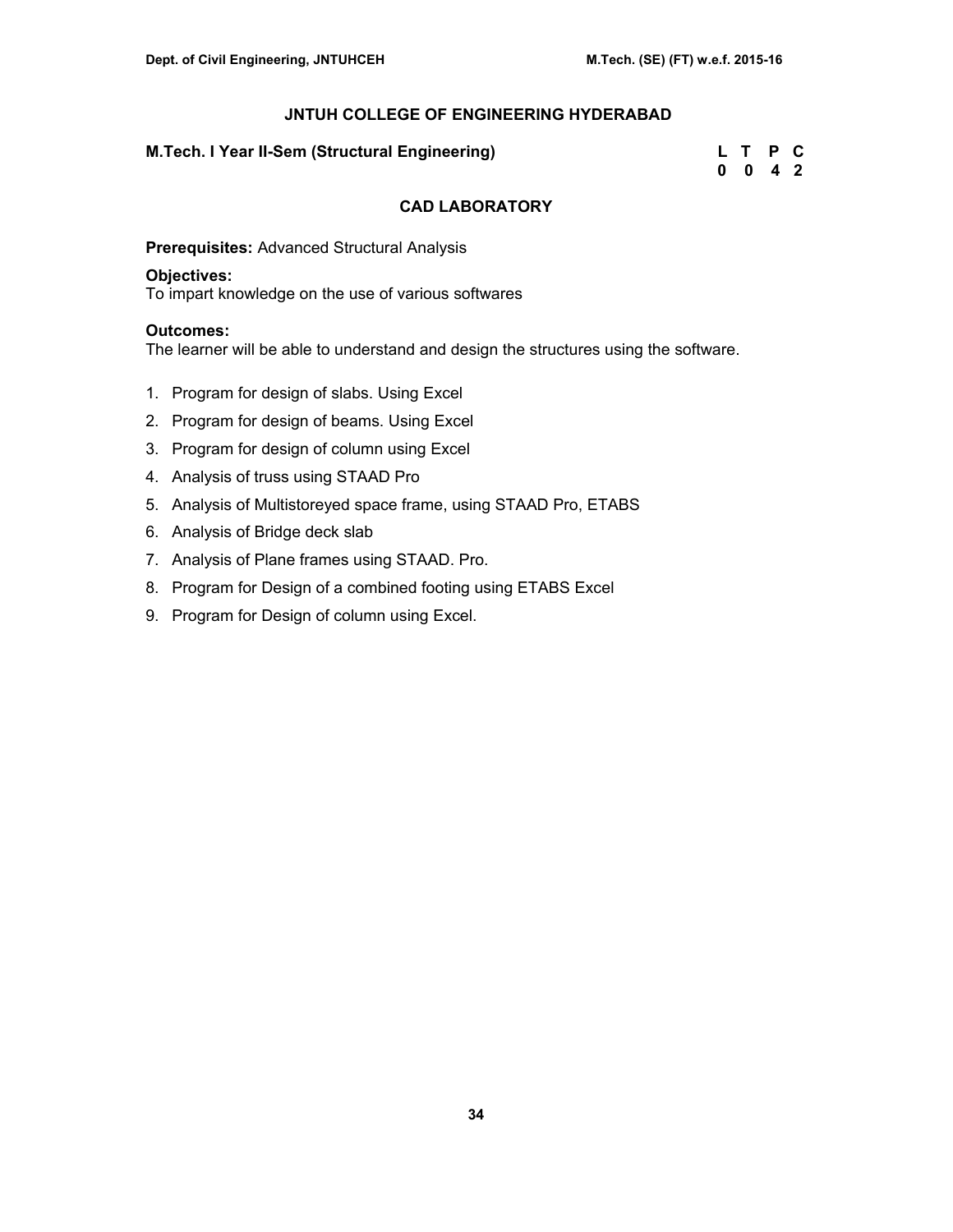**M.Tech. I Year II-Sem (Structural Engineering) L T P C** 

 **0 0 4 2** 

#### **SEMINAR**

**Prerequisites**: None.

#### **OBJECTIVE:**

To understand the topic on thrust area by reviewing about 8-10 research papers and relevant books and material in the website and present the topic and prepare technical report.

## **OUTCOME:**

At the end of the course, the student will be able to undertake a critical review of literature on a chosen topic. Present topics of relevance to a group of professionals. Prepare a technical report.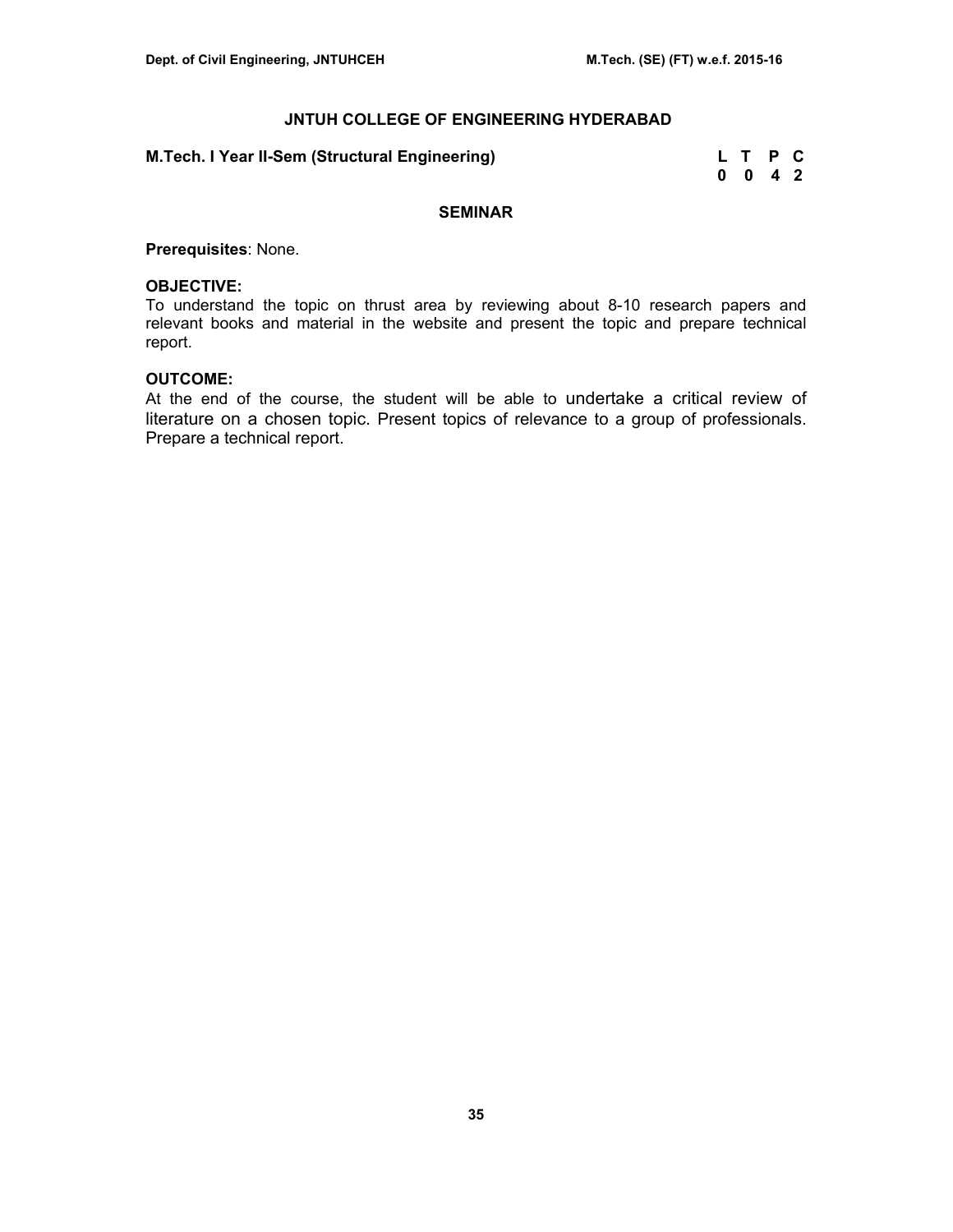#### **M.Tech. II Year I-Sem (Structural Engineering) L T P C**

 **4** 

## **COMPREHENSIVE VIVA**

**Prerequisites**: None.

#### **OBJECTIVE:**

To test the knowledge gained and to evaluate analyzing skills on the subjects studied in the masters programme.

#### **OUTCOME:**

The student will be able to undertake a assimilate knowledge of different courses studied, Develop overall comprehension about Geotechnical Engineering, Analyze real life geotechnical problems with theoretical knowledge learned, Interpret and articulate solutions to real life geotechnical problems.

## **JNTUH COLLEGE OF ENGINEERING HYDERABAD**

**M.Tech. II Year I-Sem (Structural Engineering) L T P C** 

**12 12** 

## **PROJECT PHASE-I**

**Prerequisites**: None.

**OBJECTIVE:** To identify the topic by reviewing literature (Journal/ Conferences/ Articles etc.) and based on the topic, setting objectives and developing methodology to carryout project thesis work

**OUTCOME: T**he student will be able to identify topics in thrust areas of Geotechnical engineering. Take up critical review of literature on the chosen topic. Carryout independent research work on the topic by experimental / analytical approaches. Documentation and presentation of the research work